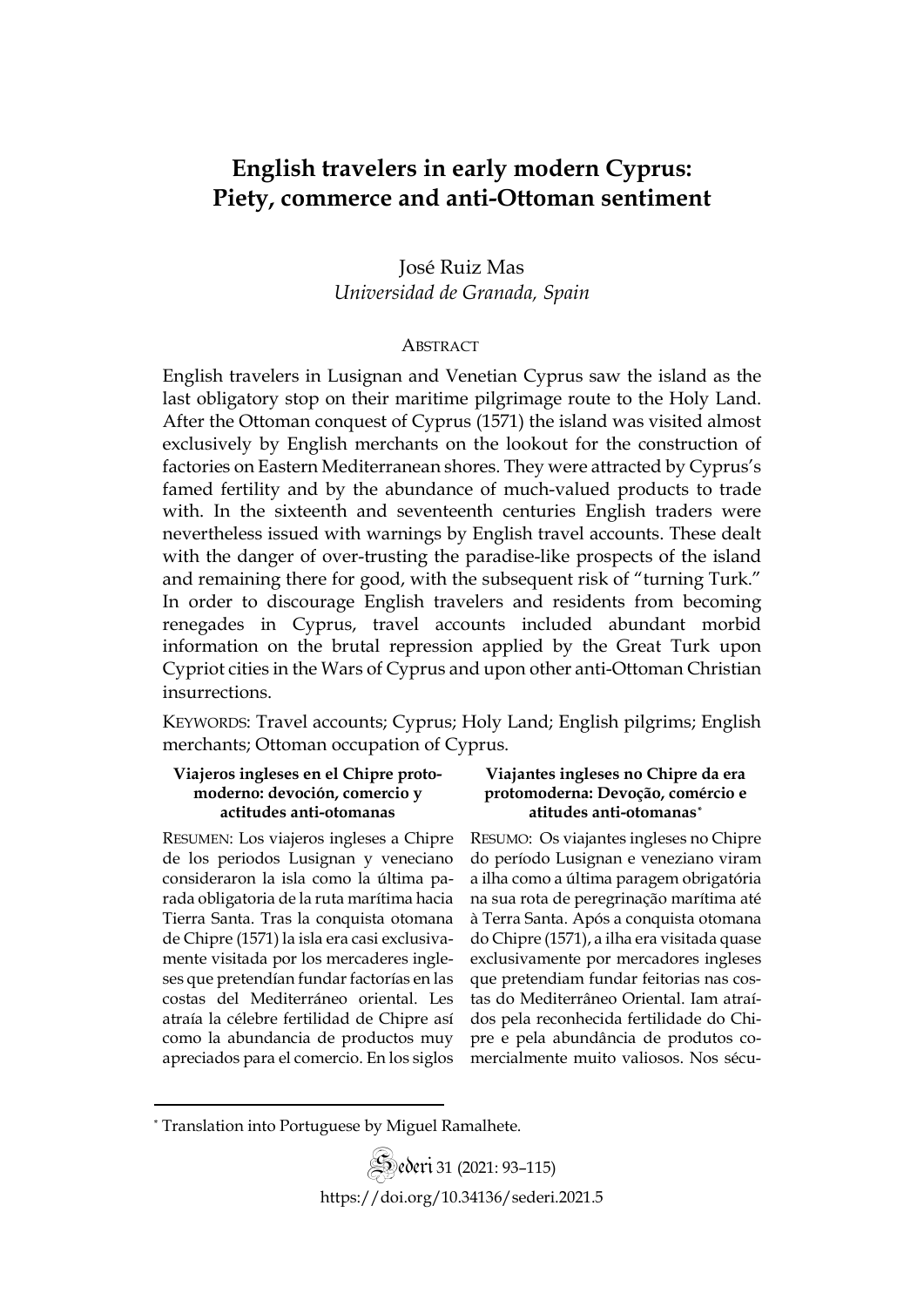XVI y XVII los comerciantes ingleses recibieron avisos de cautela en los relatos de viajeros ingleses que insistían en el peligro de confiar demasiado en la imagen de la isla como paraíso y de quedarse a residir en ella con el consiguiente riesgo de "convertirse en turco." Con el fin de desanimar a los viajeros y residentes ingleses de convertirse en renegados en Chipre, los relatos de viajes incluían abundante información morbosa sobre la brutal represión aplicada por el Gran Turco en las ciudades chipriotas en las Guerras de Chipre y en las insurrecciones anti-otomanas de la población cristiana.

PALABRAS CLAVE: Relatos de viajeros; Chipre; Tierra Santa; Peregrinos ingleses; Mercaderes ingleses; Ocupación otomana de Chipre.

los XVI e XVII, os comerciantes ingleses recebiam advertências em relatos ingleses de viagens, que insistiam no perigo de se confiar demasiado na representação da ilha como sendo paradisíaca e de se ficar a residir nela, com o risco subsequente de se "virar turco." Para desencorajar os viajantes e residentes ingleses de se tornarem renegados no Chipre, os relatos de viagens incluíam informação mórbida abundante sobre a repressão brutal aplicada pelo Grande Turco às cidades cipriotas nas Guerras do Chipre e noutras insurreições cristãs anti-otomanas.

PALAVRAS-CHAVE: Relatos de viagem; Chipre; Terra Santa; Peregrinos ingleses; Mercadores ingleses; Ocupação otomana do Chipre

Pilgrims were among the first travelers who showed their disposition to write and read travel accounts about their spiritual and adventurous journeys to the Holy Land, the core of Christendom, a literary tradition that dates back to the Middle Ages. Relatively abundant scholarly attention has covered the English experience of traveling to the Holy Land as a pilgrimage destination in medieval times. Yet, there has been even more research done on English travel accounts written and/or published throughout the early modern period. Most recent research has included critical analyses of the literary production of the time and how it evolved as the years passed (Snoek 1995; Kamps and Singh 2001; Suranyi 2002; Aune 2005; Stanivukovic 2007; Kuehn and Smethurst 2009; Bent 2010; Groves 2012; Harvey 2012; Carey and Jowitt 2012).

Most of the aforementioned scholars seem to coincide in the belief that by the sixteenth and seventeenth centuries European and English travel writing had not yet established its genre boundaries, and they find that first-hand autobiographical travel narratives blended easily with earlier travel writings, hearsay, legends and folklore, personal letters, (more often than not erroneous) geographical data and brief notes on natural history, ethnography, etc., and a generous portion of the writer's imagination. The early modern readership of this emerging genre widened and included playwrights in need of foreign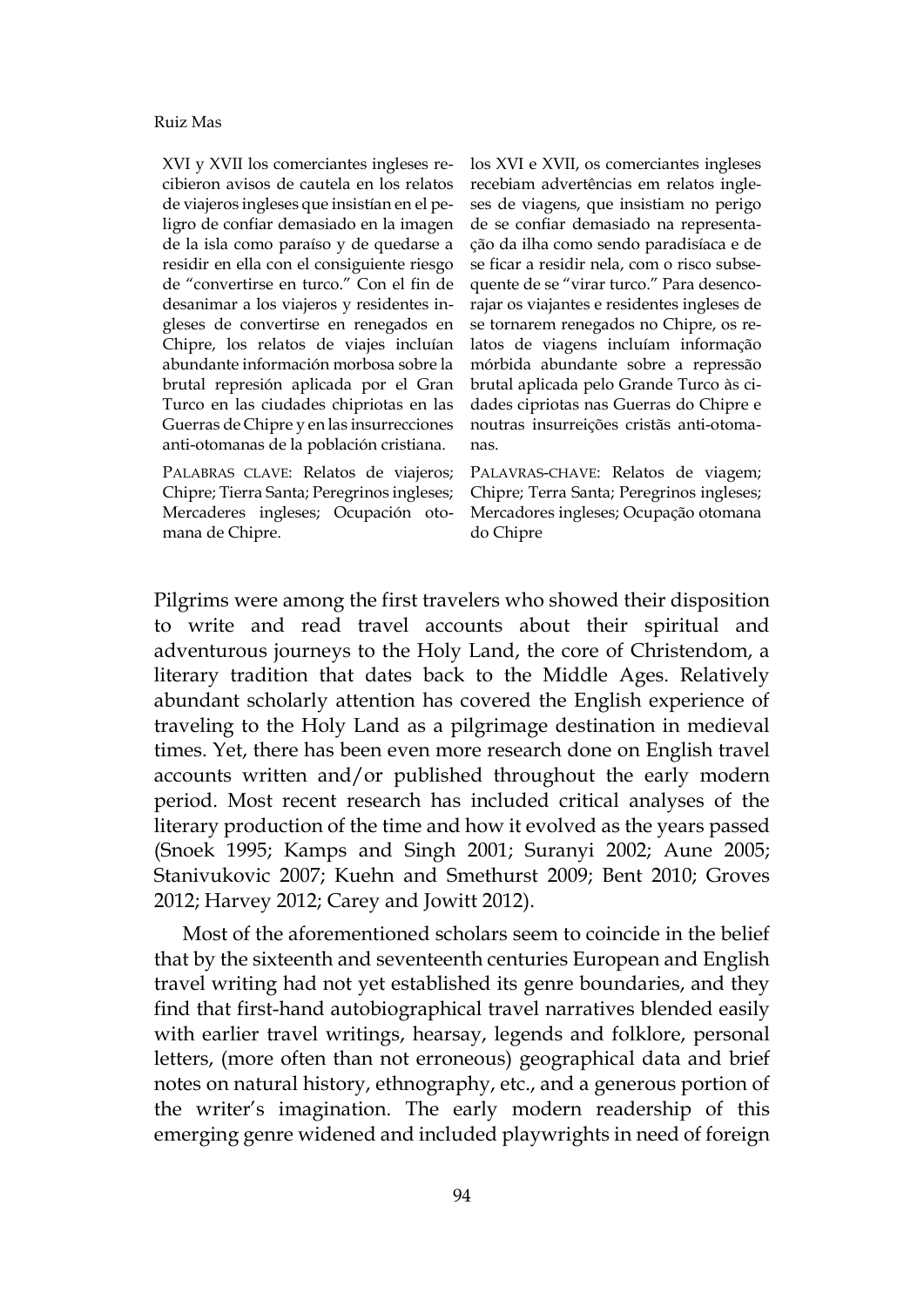settings and contexts for their plays, historians, geographers, potential travelers among whom pilgrims, diplomats and merchants especially, abound.

To further exacerbate these imprecise boundaries of the genre, as far as travel in the Mediterranean was concerned, its two main cultural and religious axes—the Christian and the Muslim cultures did not mingle comfortably either, especially after the Venetian-Turkish crisis (1566–1573) or the year 1570–1571, when Cyprus was invaded by the Ottomans and the leaders of Christendom opposed their initial attempt at their expansion in Europe at the battle of Lepanto. Whereas the European/Christian nations shared their anxiety and fear for the rising power of the Ottoman Empire, Muslims on the whole did not care to show any special interest in the Christian civilization.

Not many Englishmen and women frequented the routes of the Holy Land as a pilgrimage destination in comparison with other nations. This is perhaps due to the distance between England and the most eastern lands of the Mediterranean and because of the numerous holy sites existing in the British Isles and nearby lands.<sup>[1](#page-2-0)</sup> Other nationalities—French, Italian and central European pilgrims—proved keener to go to the very confines of the Mediterranean than the English or have at least left more abundant written records of their voyages which were either in the form of pilgrimages or embarked on for trading purposes (Cobham 1986). Sixteenth- and seventeenthcentury English travel narrations to the Holy Land concentrated on descriptions of the holy sites of Jerusalem and on the many spiritual implications of a pilgrimage to the "centre of the universe." English-Ottoman political and commercial relations were relatively fluid during the reign of the excommunicated Elizabeth I, as she actually searched for a military alliance with the Ottoman Empire against their common enemies, Spain and Catholicism (Matar 2000; McLean and Matar 2011; Brotton 2016). Nevertheless, despite Henry VIII's

<span id="page-2-0"></span><sup>&</sup>lt;sup>1</sup> Chaucer mentions pilgrimages beyond Britain: to Rome, Cologne, Santiago, Bologna and Jerusalem in his presentation of the Wife of Bath ("General Prologue," 465–466). Langland refers to the shrine of Our Lady in Walsingham, Norfolk in *Piers Plowman* ("Prologue," 53–54, 56), but ignores Canterbury. Other popular medieval pilgrimage destinations in the British Isles not mentioned by Chaucer nor Langland were Evesham (Worcestershire, for the Virgin Mary) and Lough Derg, Co. Donegal (Ireland), where St Patrick was believed to have entered Purgatory (Walsham 2010, 178).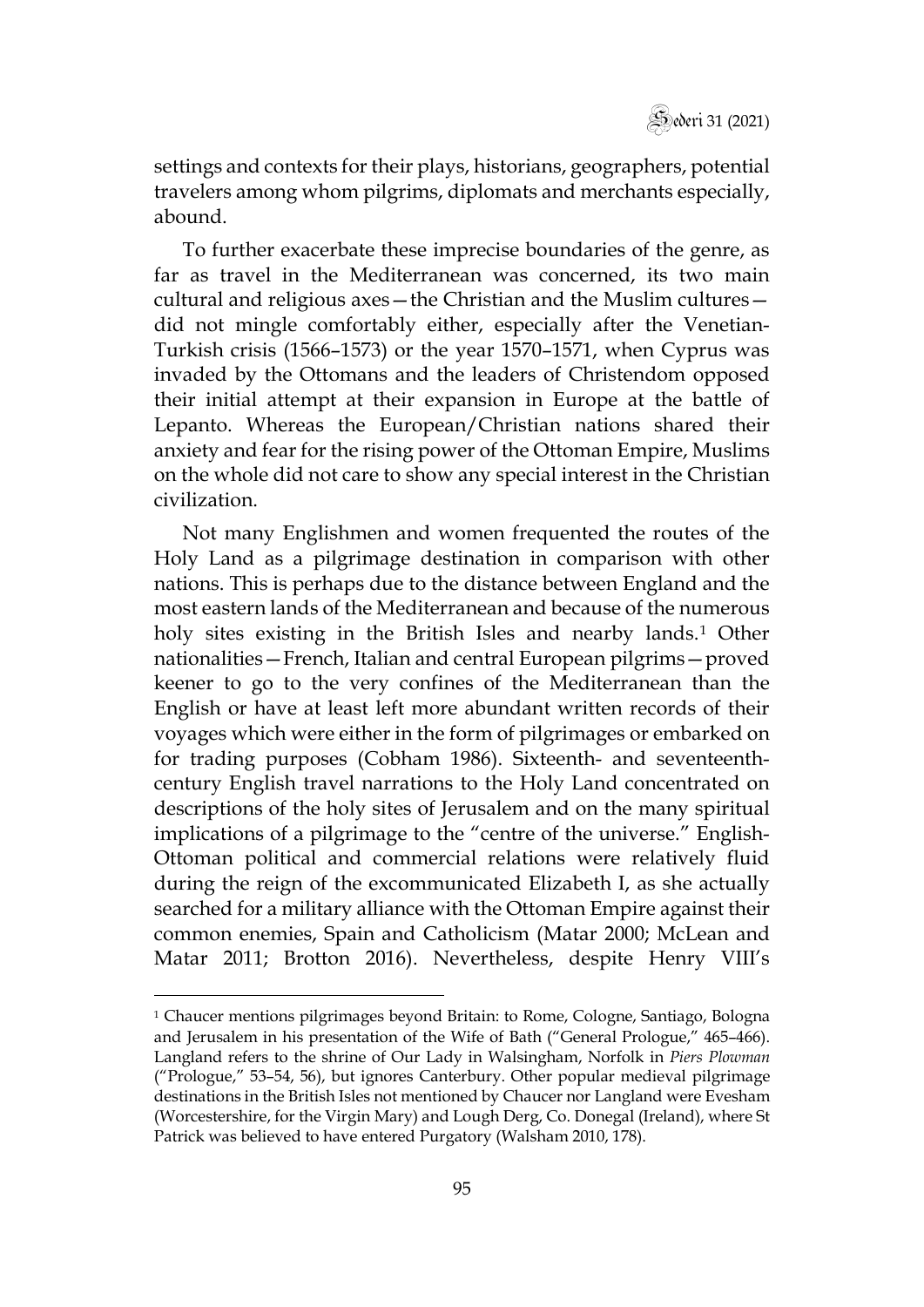abolition of pilgrimages in his Second Injunction in 1538, English travel to the holy places continued, albeit with a different level of intensity, frame of mind and theological scope (Groves 2012, 681). Indeed, the Reformation did not manage to eradicate the sacred character of the journey to Palestine. Protestant thought cast a new light on "pilgrimages": the former medieval perception of the Holy Land sites as sanctified places gradually disappeared and moved toward a more secular view of holy destinations (Groves 2012, 682). Early Modern English travelers poured into their Holy Land narratives a certain feeling of hostility to the uncritical (Catholic) acceptance that a physical site or a visible object (i.e., relics such as crosses, paternoster beads, rosaries, girdles, etc.) could have inherent saintly characteristics (Snoek 1995, 11–12). But Protestant theology did not altogether disregard the idea of pilgrimage as a relevant act of piety for a Protestant. The new idea of "disenchantment of the world" brought about by the Reformation implied the need to discredit the old "Catholic" pilgrimage destinations and search for new Protestant sites of pilgrimage. This new piety grew in the belief that some places were holier than others. Nevertheless, as stated before, although Protestant pilgrimages to former popular holy sites diminished throughout the Early Modern period, they did not stop completely. They continued to be realized for Christian spiritual nourishment, to fulfil curiosity about seeing the outside world, and with time, also for trading interests. Indeed, the Holy Land retained much of its traditional star role as a pious destination among English travelers, even after 1538. The production of travel accounts following an author's experience of a journey to the Holy Land was the response to the Protestant need to store this feast of piety in their memory and to share it with their community. Their accounts either allowed readers to participate in the traveler's spiritual discovery or in his criticism of old Papist practices and perceptions and contributed considerably to the creation of a national identity, the reaffirmation of their Protestantism (Suranyi 2002) and the growth of a proto-imperial mentality (Kuehn and Smethurst 2009).

The clergyman, commercial advisor and political propagandist Richard Hakluyt's *Principal Navigations, Voyages, Traffiques and Discoveries of the English Nation*[2](#page-3-0) overtly promoted English colonial

<span id="page-3-0"></span><sup>2</sup> All quotations to Hakluyt are from Edmund Goldsmid's edition (Hakluyt 1885–1890).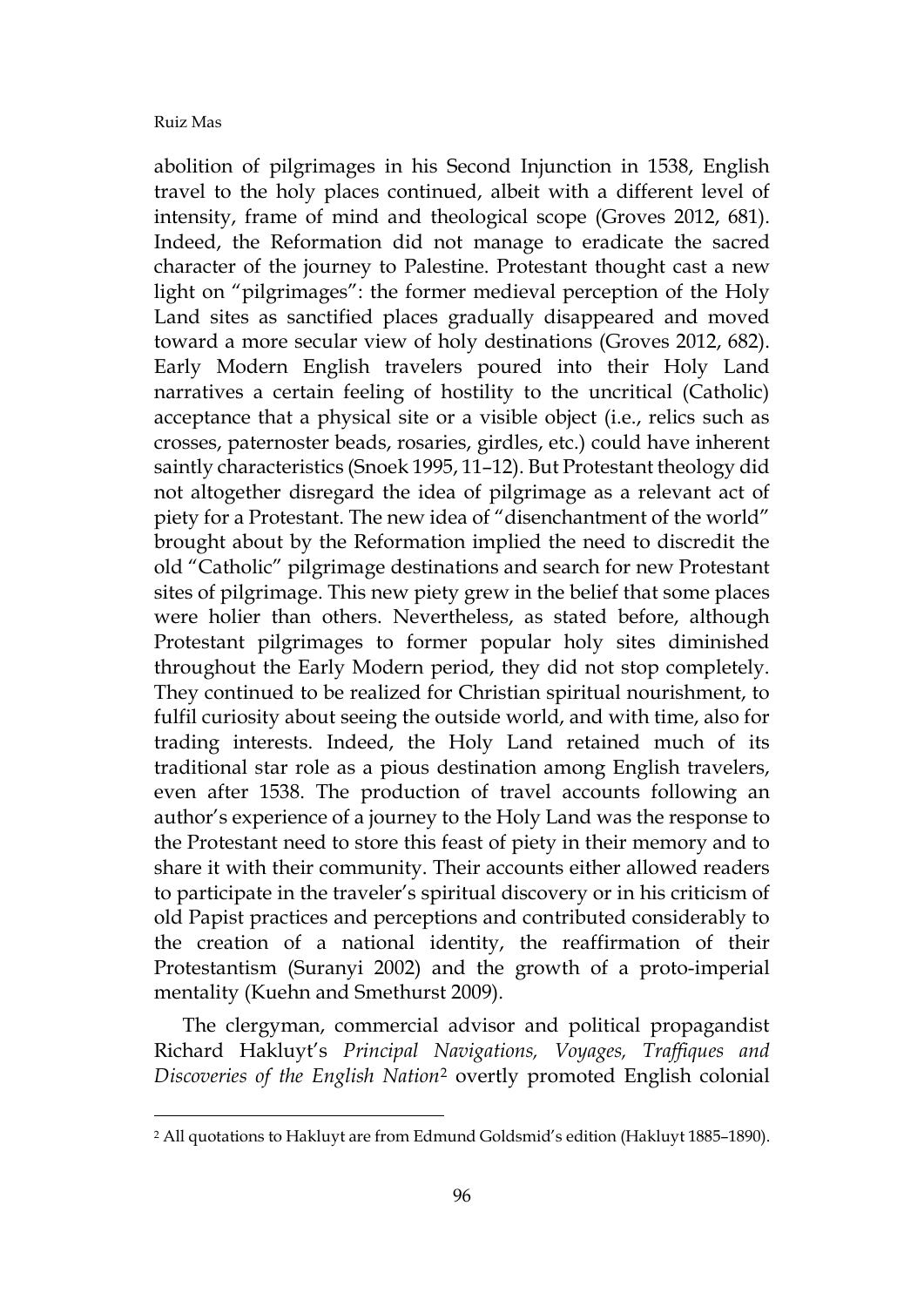

and commercial expansion in the known world (including the Eastern Mediterranean lands) in an ideological context of mercantile, political and religious rivalry (and often open military confrontation) with Spain-Portugal, and to a lesser extent France and the Netherlands. In his *Principal Navigations*, Hakluyt collected and gave visibility to England's navigational feats in a discourse of almost undisguised exaltation of her rising commercial entrepreneurship, her growing worldwide leadership in the expansion of Protestantism and her political construction as a rising military and economic power (Carey and Jowitt, 2012). Indeed, Hakluyt played a major role in the change of mentality of the strictly English pilgrim-traveler of medieval tradition compared to the new English merchant-traveler.

Cyprus was an obligatory last stop in the Mediterranean maritime route before reaching the final endpoint of the Holy Land pilgrimage. It is my intention here to put Cyprus on the scholarly map of research done on the literary English travel routes in the Early Modern period. This article aims to explain how the island became a pilgrim destination of secondary importance in the minds of English travelers and how it gradually lost its religious role—though not completely and acquired the status of a commercial hub for English traders in search of new markets. Parallel to this secularization of the previously dominant religious perception of any English journey to Cyprus in the accounts studied, one perceives a rise in anti-Ottoman sentiment, especially after 1571. The end of the sixteenth century and the beginning of the seventeenth century witnessed the almost complete conversion of the English pilgrim figure into the English merchant figure as far as travelers in Ottoman Cyprus were concerned. However, at the same time, the intrepid English traders on the lookout for the founding and the exploitation of commercial factories in the Levant, being also avid readers of travel accounts in the Mediterranean, were provided with constant written warnings about the lack of safety for Christians in Cyprus. In these travel accounts the Turkish invaders of Cyprus were often characterized as practitioners of brutal repressions which they employed with gusto in their recently conquered island, as I will presently endeavor to demonstrate.

During the three centuries of Lusignan rule (1192–1489), the French royal house born in the crusades, the number of French, German and Italian travelers in Cyprus who left written accounts of their travels, mostly men of the cloth on route to Jerusalem and other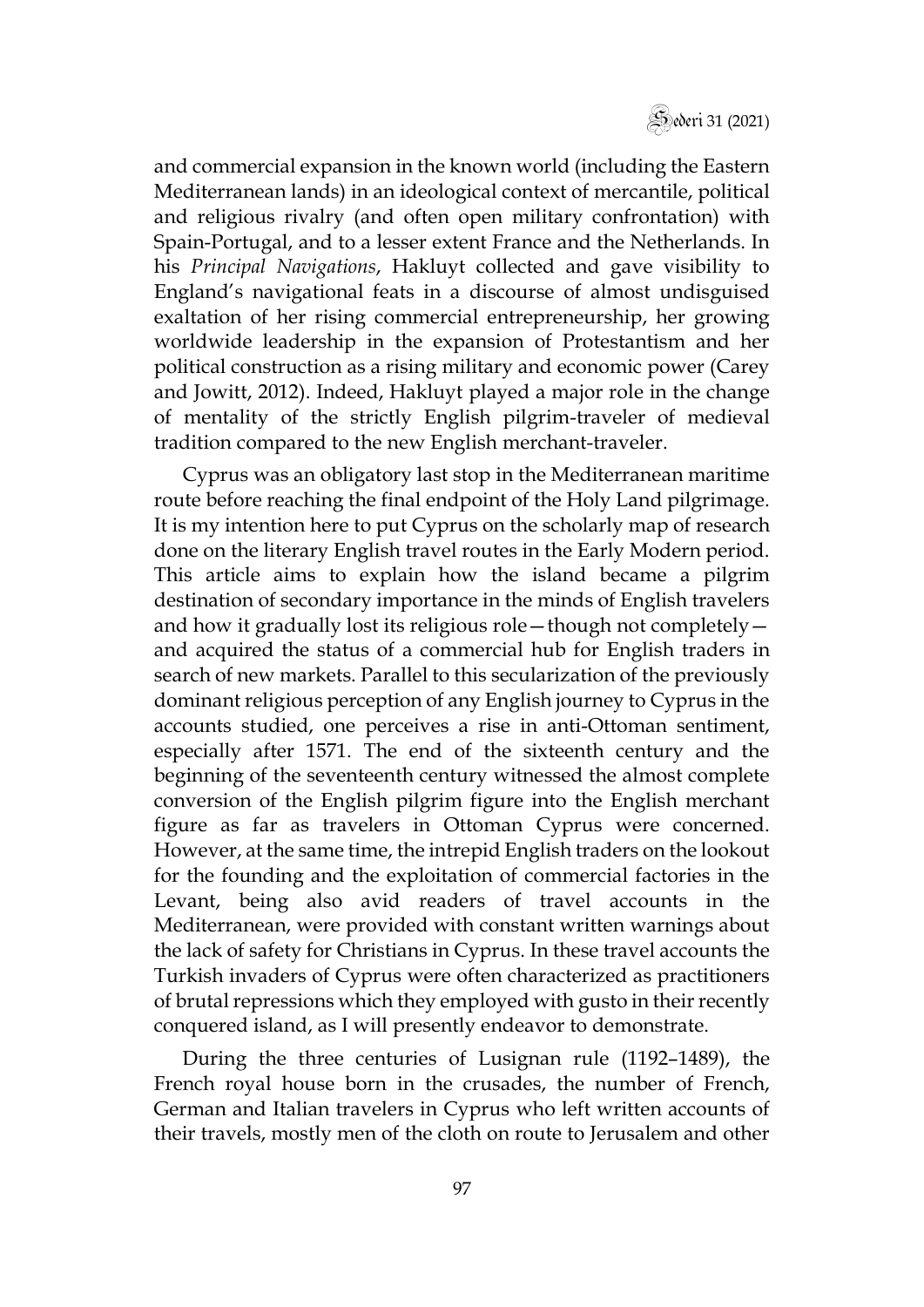nearby holy sites, exceeded any other Christian travelers (Cobham 1986, 13–20) The English on the whole refrained from traveling in the Mediterranean.[3](#page-5-0) For England's ships, any venture in the area in the fourteenth, fifteenth and sixteenth centuries was a perilous journey, especially in waters almost monopolized at the time by the Castilian, Aragonese, Venetian and Ottoman navies, Christian and Muslim privateers and Barbary corsairs, as well as Dunkirkers (or Dunkirk Privateers) patrolling the English Channel at the service of the Spanish Monarchy. Around the eastern half of the Mediterranean there were Muslim (Turkish) and Christian (French, Maltese, Catalan and Florentine) pirates in abundance who attacked each other's vessels in a wider context of holy war between the Cross and the Crescent. Turkish pirates also attacked the ports of Crete and of Lusignan and Venetian Cyprus as these were the sole Latin territories remaining in the eastern Mediterranean (Coureas and Orphanides 2007, 123–126; Bekkaoui 2018, 189–190).

A fifteenth-century English traveler who left a brief written record of a visit to Cyprus in the last decades of the Lusignan rule is William Wey (1407?–1476). In his travel account, written in Latin, he provided useful tips for the use of potential pilgrims in the area. In *The Itineraries of William Wey, Fellow of Eton College. To Jerusalem, A.D. 1458 and A.D. 1462; and to Saint James of Compostella, A.D. 1456*,[4](#page-5-1) Wey, an experienced pilgrim, claimed to have stopped at Paphos in July 1458. He did not seem to have gone any further inland, despite including descriptions of other Cypriot towns. His descriptions are made up of factual and objective information, devoid of any personal impressions, as if his account had been meant to serve as a pilgrim's guidebook to the major sites in the Holy Land: he explained the local currency and its equivalence in Venetian currency (Wey 1857, 9); he informed about Paphos as the place of St Paul's imprisonment (95); he described St

<span id="page-5-0"></span><sup>&</sup>lt;sup>3</sup> In the mid-thirteenth century, a rare example of an English pilgrim, a Benedictine monk from St Albans Abbey and a historian, Matthew Paris (ca. 1200–1259), passed by Lusignan Cyprus. He wrote the illustrated manuscript *Chronica Majora* in Latin after his journey to Eastern lands between 1250 and 1259. Only meagre and ambiguous references to Cyprus can be found in *The Travels of Sir John Mandeville* (ca. 1356), a (probably imaginary) journey made circa 1322 by the fourteenth-century traveler Sir John Mandeville/Maundeville, of dubious origin himself (despite claiming that he was born in St. Albans, England)*.* For the popularity of Mandeville's work in the early modern period, see Bennet 1954 and Seymour 1993.

<span id="page-5-1"></span><sup>4</sup> References to Wey's text here follow the Roxburghe Club edition (Wey 1857).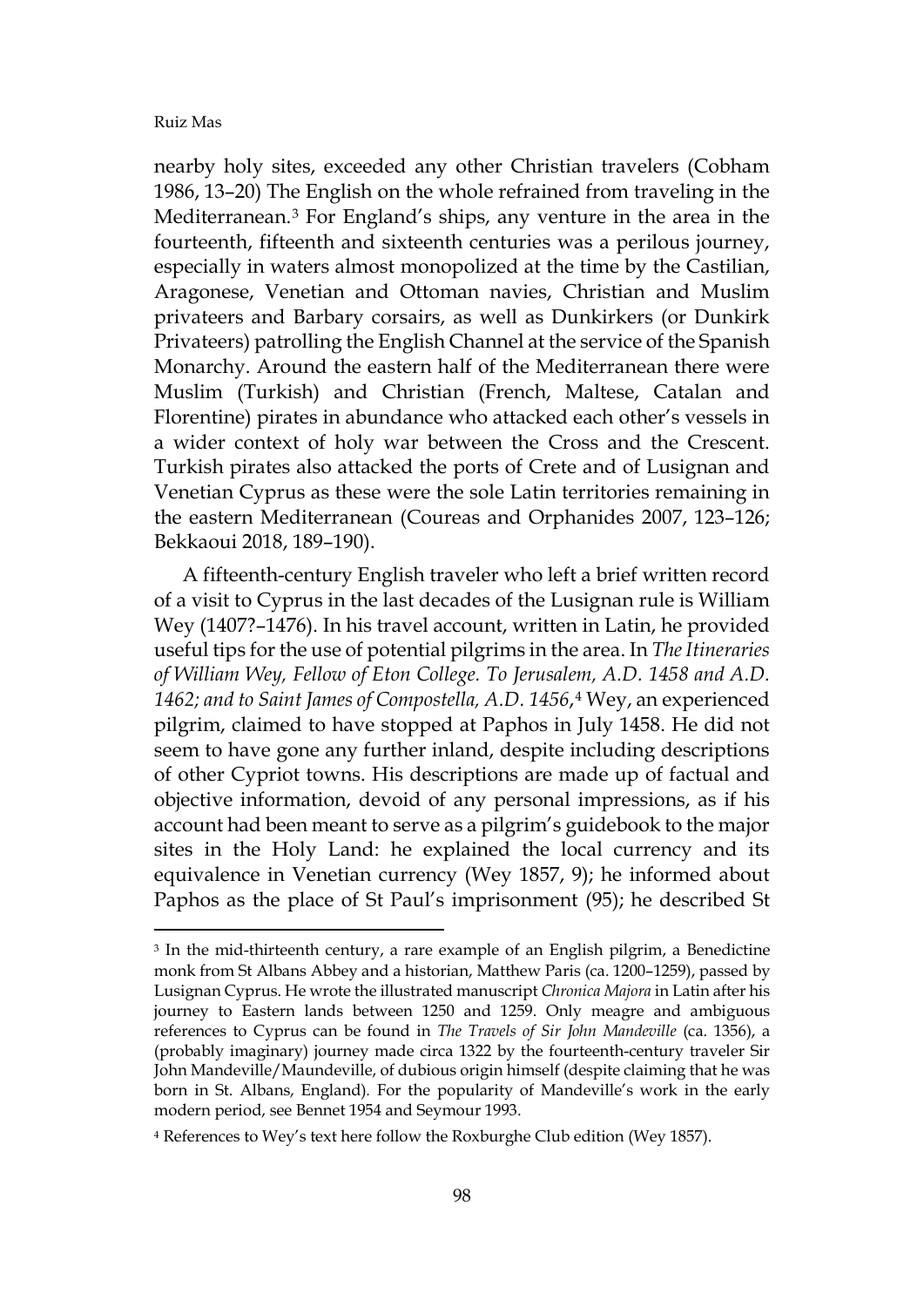

Katerina's burial place in Famagosta [Famagusta],<sup>[5](#page-6-0)</sup> where, he added, according to tradition, she had been born and had also learnt to read  $(95)$ .<sup>[6](#page-6-1)</sup> He also told of the relationship of its principal city, Nicosia, with an English Knight known as Lord Mountford, who had died and was buried two centuries before and was revered as a saint in Wey's time  $(95).7$  $(95).7$ 

Also in the city of Nicocea [Nicosia], which is one of the chief cities of Cyprus, there lies the whole body of the lord Mountford, once an English Knight, in the abbey of the Order of S. Benedict, and there he is revered as a saint, and two hundred years and a little more have passed since he was buried there. (Wey 1857, 95)

Wey was in fact alluding to St John of Montfort (or Marshal Frey Jean of Montfort), an ex-Knight Templar, Count of Ruchan (Jeffery 1918; Tyerman 1985; Valente 1995), who spent a time of meditation in Paphos and from whose tomb drops of sweet manna flowed continuously (Jeffery 1918, 40). Wey also wrote Nicosia was the burial place of other Cypriot saints such as Abbot Hilarion and St Mamas (1857, 95). Of St Mamas's tomb he affirmed it exuded oil (95). Wey's interest in Cyprus was restricted almost exclusively to its relevance as a producer of saints and their respective holy burial places and its strategic suitability as a final stop for those religiously-minded travelers on their way to Jerusalem.

Naturally, most visitors in Cyprus during the Venetian rule (1489– 1570) and in the decades prior to this were of Italian origin (Cobham 1986, 3–53). John Locke (or Lok), of unknown dates of birth and death, seemed to be the sole English traveler who left a narration of his

<span id="page-6-0"></span><sup>5</sup> St Catherine (of Alexandria) (ca.290–ca.312) was a Roman virgin and martyr born in Egypt who was very fervently venerated by French crusaders in the Holy Land and by the Greek Orthodox Church from the tenth century onward. Wey's interest in her tomb may be attributed to the popular and widespread veneration in England due to the influence of twelfth-century Anglo-Norman Clémence de Barking's *Life of St. Catherine*.

<span id="page-6-1"></span><sup>6</sup> Despite what medieval English travelers believed, St Catherine had apparently neither been born nor buried in Cyprus. According to tradition, her tomb was found at the foot of Mount Sinai (Wogan-Browne and Burgess, 1996; Foster, 2005).

<span id="page-6-2"></span><sup>7</sup> Other medieval travelers (such as Felix Faber and Fra Stephano Lusignano) spoke of this knight as a German nobleman. Jeffery (1918, 40–41) narrated his life (he died either in 1177 or 1200 or 1248) and his relationship with the Abbey Church of Beaulieu, Nicosia, where he was interred. He was venerated by the Cypriots up to 1571, when his chapel was destroyed by the Turks. The Greek Orthodox Church in Cyprus celebrates the saint's name day on 25<sup>th</sup> of May.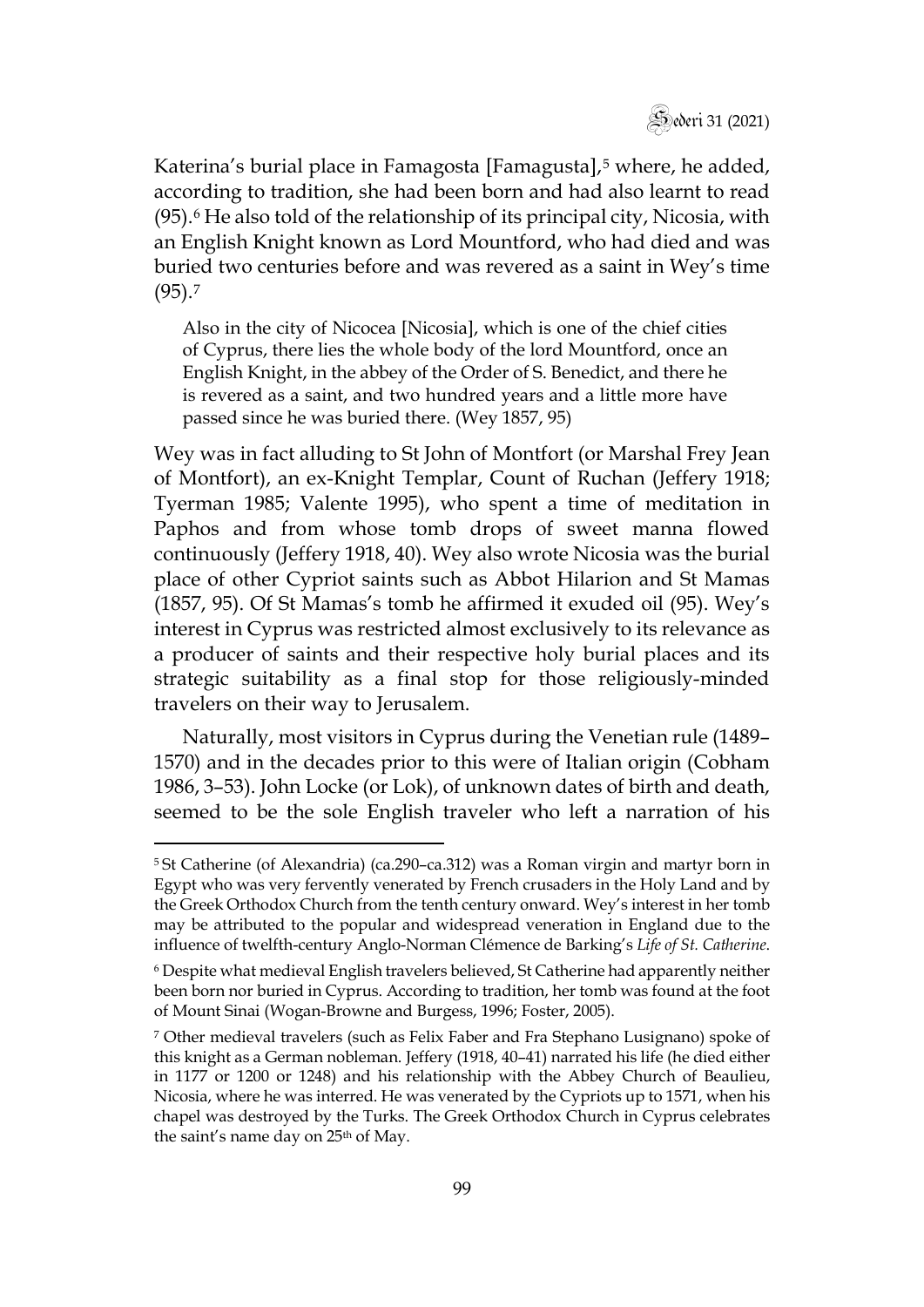journey through Venetian Cyprus. His account about the island, visited as part of his pilgrimage to Jerusalem in 1553, was published as "The Voyage of M. Iohn Locke to Jerusalem" in Hakluyt's *Principal Navigations* (Locke 1889, V: 76–104). Locke arrived at the coastal town of Limisso [Limassol] in August 1553. Of this town he mentioned its fortress, then in decay, and its ruined walls, destroyed some ten or twelve years earlier by the Turkish navy (1538). His 1553 journey to Jerusalem coincided with the establishment of English diplomatic and commercial relations with the Ottoman Empire thanks to the merchant and sea-captain Anthony Jenkinson (1529–ca. 1610), who, through Solyman the Great, whom he had met at Aleppo, obtained a safe-conduct or privilege allowing him to carry out his trade in Ottoman ports in very favorable conditions.

On his return to Cyprus from Jerusalem in September of the same year, Locke made a stop at Famagusta, of which he wrote it was "a very faire strong holde, and the strongest and greatest of the Iland" (Locke 1887, V: 163). He insisted specifically on the solid protection granted by its Venetian military forces and watchmen night and day, which was a logical consequence of their being a permanent target for their Ottoman neighbors, and the latter's plans for conquest and piracy. Locke added that, according to some, it was the birthplace of St Katherin (169). He also mentioned the unhealthy conditions of the area due, first, to its nearness to marshy grounds and, second, to the yearly sickness suffered by its population always around October, a localized epidemic which used to produce numerous cases of blindness (169–170). In Famagusta he also visited several holy monasteries (praising the continence and chastity of their friars), one of which kept one of the seven jars which had contained the water Jesus Christ had converted into wine at the Canaan wedding (169). He also mentioned his experience contemplating a piece of the true Holy Cross and another small cross that preserved three drops of Jesus Christ's blood at Monte de la Croce [Stavrouni] (171). He visited Salina (i.e., Larnaca), from where the Venetians greedily took all the salt they needed, he added (167–168), and then Nicosia, described as the residence of the gentility of the island (170). He observed that even though the city was walled, "it [was] not strong neither of walles nor situation" (170). He was surprised to see it had so many gardens. As it is unpaved, he added, it looked more like a "rurall habitation" (171). Interestingly, in the description of the ruined fortress and walls of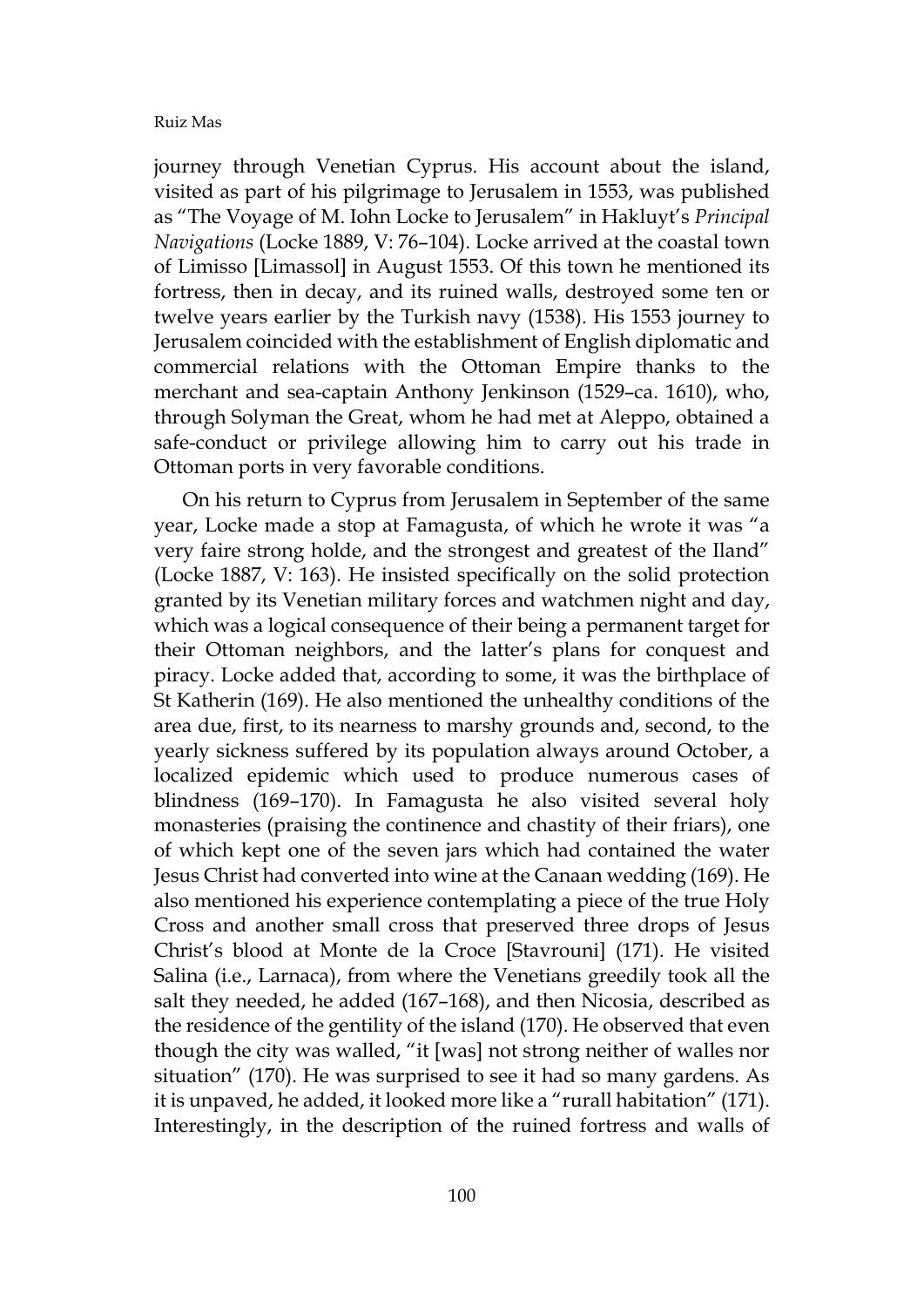

Limisso, Locke recalled that the Ottomans had been keeping an eye on the Venetian colony for some time. In fact, the local population had been struggling to fight back during several Turkish raids. He also provided ample information about the Venetians' exploitation of carob, wine, vinegar, cotton wool, pickled songbirds, all laden at Limisso (172), and above all, the Venetians' strictness in running their salt monopoly.<sup>[8](#page-8-0)</sup>

The fact that Locke was from England, a country of recently acquired Protestant faith, explains the constant signs of distrust and reservation he showed in relation to the dubious authenticity of the famed Cypriot relics. The use of expressions and phrases such as "they say"; "which is sayd to be"; "whether it be one of them or no, I know not"; "you must (if you will) beleeue it is so, for see it you cannot"; or "this was told me by my fellow pilgrims, for I saw it not," reveals the English traveler's incredulity regarding the authenticity of the sacred objects he had the opportunity of seeing or hearing about in Cyprus. When describing the island's religious sites, as Locke kept in mind the profile of the pilgrim-figure as his main type of reader, his remarks reveal a certain interest in demythologizing and deconstructing sacred worshipping sites and relics, which is characteristic of a zealous reformist Anglican stand. Locke had left England for the Holy Land around the same time that the Catholic Queen Mary I acceded to the throne, but his narrative account saw the light in Elizabethan England. Locke suggests his support for Reformation and Protestantism in his constant dropping of critical comments about what he must have perceived as superstitious adoration of doubtful relics. The purely religious perception of Cyprus as a biblical place like in olden times was now becoming more and more irrelevant in English travel accounts. As positive religious perceptions of the Holy Land faded, the English writers' animosity and fear of Muslims increased, coinciding with the Turk's attempts to conquer European territories.

The Ottoman conquest of Cyprus in 1570–1571 coincided with the gradual stagnation of the eastern Mediterranean economy due to the

<span id="page-8-0"></span><sup>8</sup> "This the Venetians have, and doe maintaine to the use of S. Marke, and the Venetian ships that come to this Iland are bound to cast out their ballast, and to lade with salt for Venice. And there may be none in all the Iland buy salt but of these men, who maintaine these pits for S. Marke. This place is watched by night" (1889, V: 167).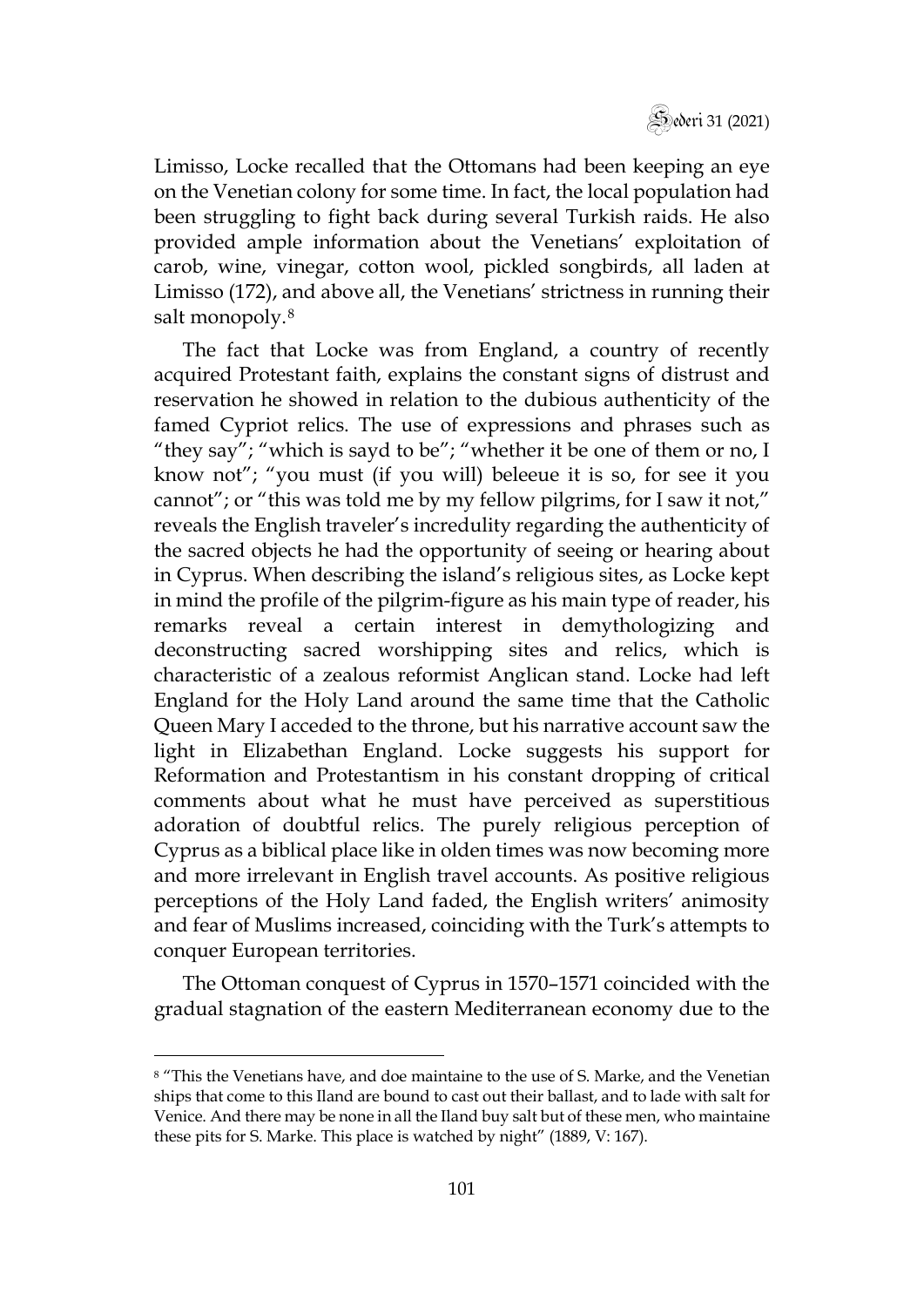discovery of the Atlantic trade routes in the mid-fifteenth century. In the sixteenth century the previously frequented waters of the Ottoman region had become fairly neglected. Many of Cyprus's profitable crops, mainly sugar, were negatively affected by American trade in the seventeenth century. This was partly offset by cotton plantations which tied in well with a tradition of producing fine textiles (linen, woolens, silks and gold embroidery). However, Cyprus still managed to retain a reasonable amount of English commerce with salt, wine, olive oil, carob and grain, all sold at reasonable prices by the Ottoman traders (Jennings 1992). English travelers, whilst most unwelcome in Spain's monopoly of Atlantic routes to America, had in their favor above any other Christian traders in the Mediterranean the fact that queen Elizabeth I had not taken part in the multi-national Catholic crusade against the advancement of the Turkish armies in Europe that had culminated in Lepanto (1571) and were therefore tolerated in the region and waters. In 1580 Sultan Murad III granted English merchants the right to trade in Ottoman lands which led to the formation of the so-called Levant Company. Soon after, in 1581, a "Turkey Company" was established in London. Indeed, during the 1577–1704 period, only two captivity narratives of Englishmen in the Ottoman Levant were published, a meagre figure in comparison to the twenty-three English captivity accounts in North Africa (Vitkus 2001, 36; Vitkus and Matar 2001, 3). However, the message conveyed by the new wave of playwrights, travelers and chroniclers and mercantile advisors was clear: English merchants should be wary of the unreliable and cruel Great Turk if considering doing business in Ottoman Cyprus. Indeed, all Christian travelers found in their dominions ran the risk of being made slaves, galley rowers, being murdered or, what was worse for the English political and ecclesiastical authorities, being forced or being invited to "turn Turk" after being lured by prospects of social and economic advantages.<sup>[9](#page-9-0)</sup>

<span id="page-9-0"></span><sup>&</sup>lt;sup>9</sup> The lure of falling into the apostasy of "turning Turk" was recurrently denounced in English church services, tavern yarns, pamphlets such as Frauncis Billerbege's *Straunge Newes from Constantinople* (1585), Thomas Sanders's "A True Discription and Breefe Discourse" (1587, included in Hakluyt's *Principal Navigations*, I: 192–199) or Edward Webbe's *The Rare and most Wonderfull Things which Edward Webbe an Englishman borne, hath seene and passed in his troublesome travailes* (1590), and plays such as Kyd's *The Tragedye of Solyman and Perseda* (attributed, ca. 1593), Daborne's *A Christian Turn'd Turke* (1612), Massinger's *Renegado* (1630), Heywood's *The Fair Maid of the West, Parts I and II* (1631), etc. (Burton 2002, 40–48).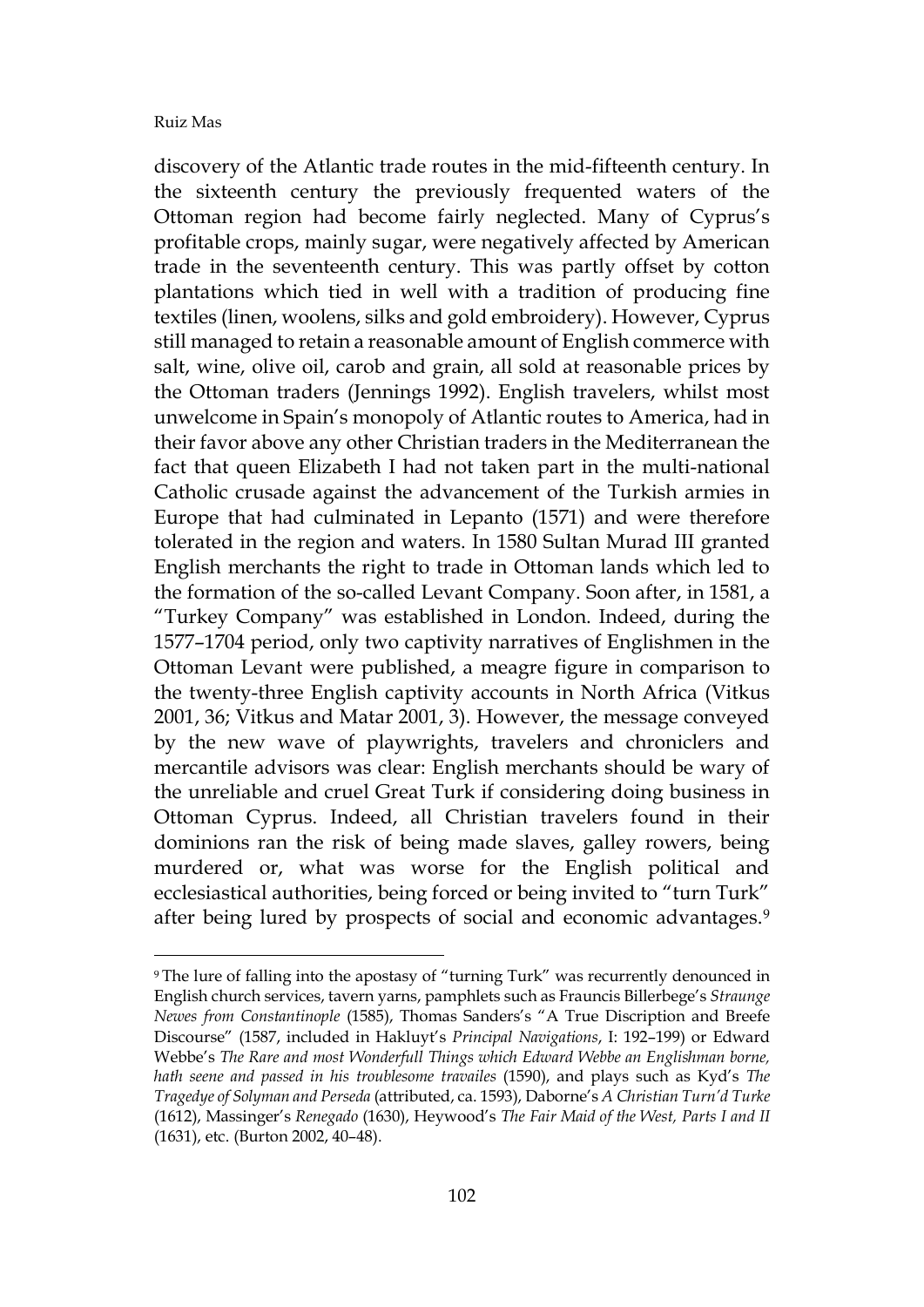

Despite these "literary" admonitions and the generalized Christian caution and mistrust towards the Great Turk and the Ottoman/ Saracen piracy, the late sixteenth century and the seventeenth century saw the rise and consolidation of the figure of the English trading traveler in eastern Mediterranean lands in the shape of a new generation of English travel narratives. Those travel writers who visited Cyprus and left written accounts of it were John Sanderson (1584–1602), Laurence Aldersey (in 1581 and in 1586), Fynes Moryson (1591–1596), Thomas Dallam (1599), William Lithgow (sometime between 1609 and 1621), George Sandys (from 1610), Thomas Coryat (sometime between 1611 and 1614) and Sir Paul Rycaut (1678).

Two new tendencies began to be perceived in the English travelers' portrayal of Cyprus. On the one hand, some Anglophone accounts about Ottoman Cyprus (such as those by Moryson and Dallam) included information on the presence of European merchants, consuls and commercial agents residing in its main cities, namely Nicosia (the only town on the island that was considered to be large enough) and Larnaca (conveniently situated on the southern coast). Eventually Larnaca ended up becoming the trade hub of the island as well as its main port, as the official and commercial representatives who had previously settled in Nicosia, situated in the uncomfortable geographical center of the island, gradually moved towards this growing coastal town. Larnaca was also allowed to hold the consulate of the Levant Company. Limassol, traditionally a small fishing village on the southern coast, also gained importance as it became the port for wine and wheat and a popular supplier for the ships in the area due to its low prices.

On the other hand, unlike Moryson and Dallam, other Englishspeaking travelers of the sixteenth-seventeenth centuries were interested in presenting Cyprus as a victim of the ambitious Ottoman plans for the dominion of Christian Europe. As far as anti-Ottoman travel accounts during the early seventeenth century were concerned, five English travelers, Sanderson, Aldersey, Sandys, Coryat and Rycaut, and one Scot, Lithgow, took the responsibility of reminding their English readership of the unreliability of the Turks in Cyprus, should anyone venture to enter their dominions.

Among those English travelers who praised Cyprus's fertility and wealth, an ideal place for commerce, were Moryson and Dallam. Their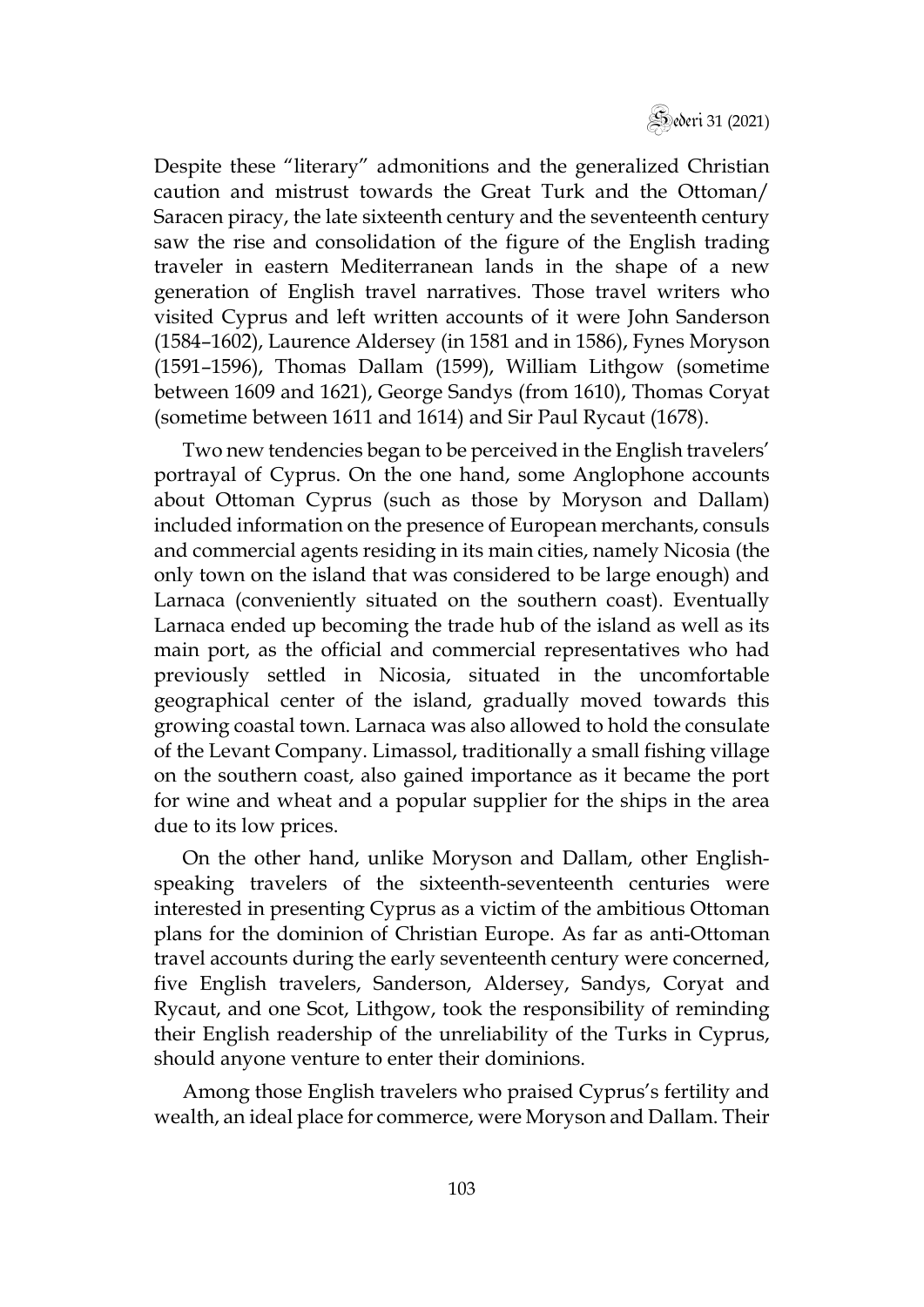readership included commercially-minded travelers and potential merchants. Thomas Dallam (ca. 1575–ca. 1630) was a prominent English organ-builder who authored the "Account of an Organ Carryed to the Grand Seignor and Other Curious Matter," a personal diary only published as late as 1893 (Bent 2010, 1–98). Dallam left London in May 1599 accompanied by a group of English merchants, settled for some time in Constantinople, played the organ as often as he was asked to, and on the whole played a relevant role in the Ottoman court, to the English and other foreign ambassadors' dismay, who believed him to be a mere artisan unworthy of his privileged position with the sultan. Dallam reports managing to catch the first ever Christian glimpse of the sultan's harem in his seraglio. The fact that Elizabeth I sent Dallam with a gift of a sixteen-foot-high mechanical organ for the sultan of the Porte Mehmet III at Istanbul<sup>[10](#page-11-0)</sup> in 1599–1600 indicates the amicable relations between the English and the Turkish courts. In the encouragement of her friendship with the Ottoman sultan the English queen was seeking a powerful ally against her traditional enemies, the wealthy Papist Spaniards. Dallam's errand in the Porte was therefore of utmost importance for the establishment of fruitful Anglo-Ottoman political relations, which were not merely of a commercial nature.

Dallam's reference to Cyprus, though only brief and incidental, was not lacking in interest. In mid-June 1599 his ship stopped at Famagusta because its captain had allowed a Greek sailor to disembark with permission to visit his brother. Dallam took the opportunity to describe Cyprus as he saw it, "the moste pleasante of any that hitherto [he] did ever see, […] a verrie fruitful contrie" (2010, 29). Dallam was perfectly conscious of the value of Cyprus as a place for potential commerce with England due to its famed wealth of various precious products. No mention of the island as a place of religious interest was made at this stage by the observant musician, let alone in relation to its brutal past during the Ottoman conquest of the island in 1571.

Fynes Moryson (1566–1617?) traveled in Europe and in the Levant between 1591 and 1596. In his *An Itinerary containing his ten yeers travell through the twelve dominions of Germany, Bohmerland, Sweitzerland,* 

<span id="page-11-0"></span><sup>&</sup>lt;sup>10</sup> Dallam constantly calls the capital city of the Ottoman Empire Constantinople (2010, 50; 57; 61; 81; 89).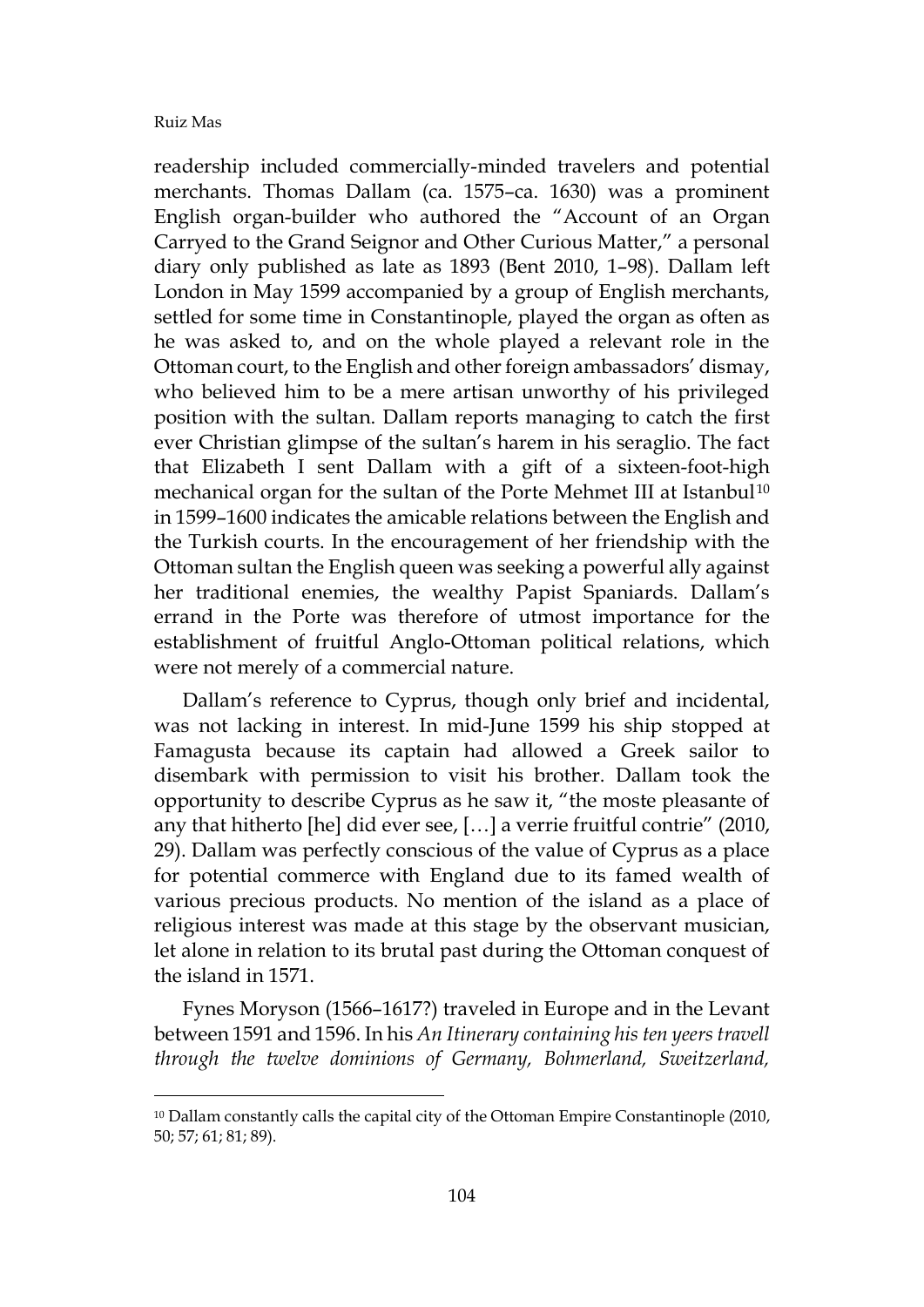

*Netherland, Denmarke, Poland, Italy, Turky, France, England, Scotland & Ireland* (1617), he described Nicosia and Famagusta as the chief cities of Ottoman Cyprus, though he says nothing of the cruelty that had been allegedly exercised on their local populations in 1570–1571. Moryson also mentioned the convenience of Famagusta as a good haven and its stronger fort and stated that it was consequently preferred over Nicosia by the Pashas, in spite of the latter being a fairer city (1908, 185). He added that Cyprus was taken from the Venetians by the Turks "by force of armes" (186), providing no further details about this. His Eden-like description of the island concentrates mainly on the wealth and excellent quality of its products and its trading potential: the terms "fruitfull/ness," "precious," "inriched," "sweet," "pleasure/pleasant," "rich," "fertile," "blessings," "abounding") are the dominant descriptors employed. It is clear for him that Cyprus deserved a fluent commercial link with England, especially for diamonds, oil, sheep, fruit (pomegranates and oranges), cotton, sugar cane and wine.

However, most of the other English travelers of the late sixteenth and early seventeenth centuries opted for a negative image of the Ottomans. The Turks had conquered Cyprus in 1571 through the sieges of two of its main cities, Nicosia and Famagusta, according to the remarkable "true relations" of Venetian eye-witness narrations of these events by Count Nestore Martinengo and Bishop Fra Angelo Calepio. Other equally prejudiced Italian chroniclers such as Paolo Paruta and Uberto Foglietta also narrated similar accounts. Naturally, in their propagandistic tracts and narratives the Italian (mainly Venetian) authors insisted on describing with morbid gusto the brutality of the behaviour of Selim II and Lala Mustapha Pasha's armies in the repression of the Venetian and Cypriot survivors after their surrender (Ruiz Mas 2011 and 2013). Even Samuel Purchas wrote in the 1617 edition of *Purchas his Pilgrimage* that for any information on the Wars of Cyprus he recommended the reading of the "Relation of Nestor Martiningo" (Nesvet 2006, 280), precisely the one where the Ottoman cruelty is described at its worst.

The English historians and chroniclers of the period soon followed suit in depicting the barbarity shown by the Ottoman conquerors in their occupation and repression of Cyprus as described earlier by Italian chroniclers, historians and eyewitnesses. The list of anti-Turkish historical accounts and chronicles/pamphlets published in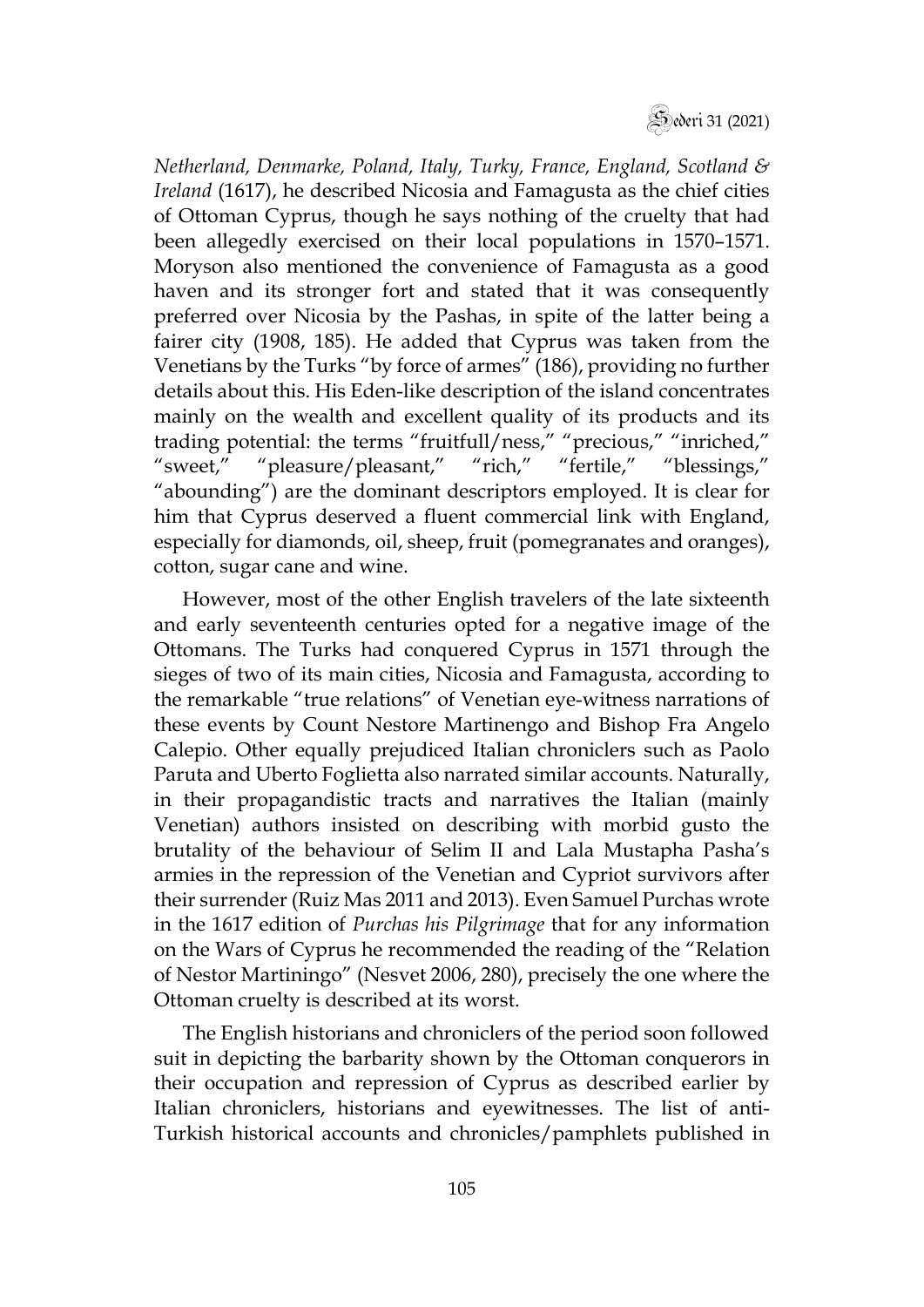English at the time included Richard Knolles's *The General Historie of the Turkes* (1603), a rich account of the Ottoman history and culture to date, displaying both fear and admiration for the Ottomans due to their military prowess, with special reference to the conquest of the island; Ralph Carr's translation of large excerpts of Uberto Foglietta's *De Caussis Magnitudinis Imperii Turcici ac Narratio Belli Cyprii inter Venetos et Turcas Superioribus Annis Gesti* (1594) to write his *The Mahumetane or Turkish Historie* (1600), and Henry Carey Earl of Monmouth's translation of Paolo Paruta's *Historia Vinetiana* (1605) as *The Historie of Venice* (1658), among others (Ruiz Mas 2013). These historical narratives were clearly addressed to the English merchants and sailors with an interest in Mediterranean trade.

Laurence Aldersey (1546–1598) was a sea captain and a merchant of London and the author of "The first voyage or iourney, made by Master Laurence Aldersey, Marchant of London, to the Cities of Ierusalem, and Tripolis, &c. in the yeere 1581. Penned and Set Downe by himselfe," published in Hakluyt's *Principal Navigations* (Aldersey 1889, IX: 177–187). His first journey to the Levant in 1581 began by land via Holland and Germany. In his travel account Aldersey mixed his religious and his economic interests, although the latter were clearly the dominant ones. In fact, he called his voyage a "journey," not a "pilgrimage," despite traveling to biblical lands. In Venice he boarded a vessel for Cyprus and the Holy Land. His brief description of the Cypriots of the village of Missagh in August 1581 is extremely superficial and full of clichés, but he evidences having taken into consideration the scarce (and mostly irrelevant) information that Mandeville had earlier provided on Cyprus in his *Travels.*[11](#page-13-0) Aldersey's second journey to the east (now made by sea all the way through) became "The voyage of M. Laurence Aldersey to the cities of Alexandria and Cayro in Aegypt, Anno 1586," also published in Hakluyt's *Principal Navigations* (1887, VI: 39–46). Aldersey stopped at various Greek islands and at Cyprus (Missagh). At the Cypriot harbor he acknowledged the pitiful sight of hundreds of galleys in Turkish

<span id="page-13-0"></span><sup>&</sup>lt;sup>11</sup> "The people there be very rude, and like beasts, and no better. They eat their meat sitting vpon the ground, with their legges a crosse like tailors, their beds for their most part be hard stones, but yet some of them haue faire mattreces to lie vpon" (Aldersey 1889, IX: 181).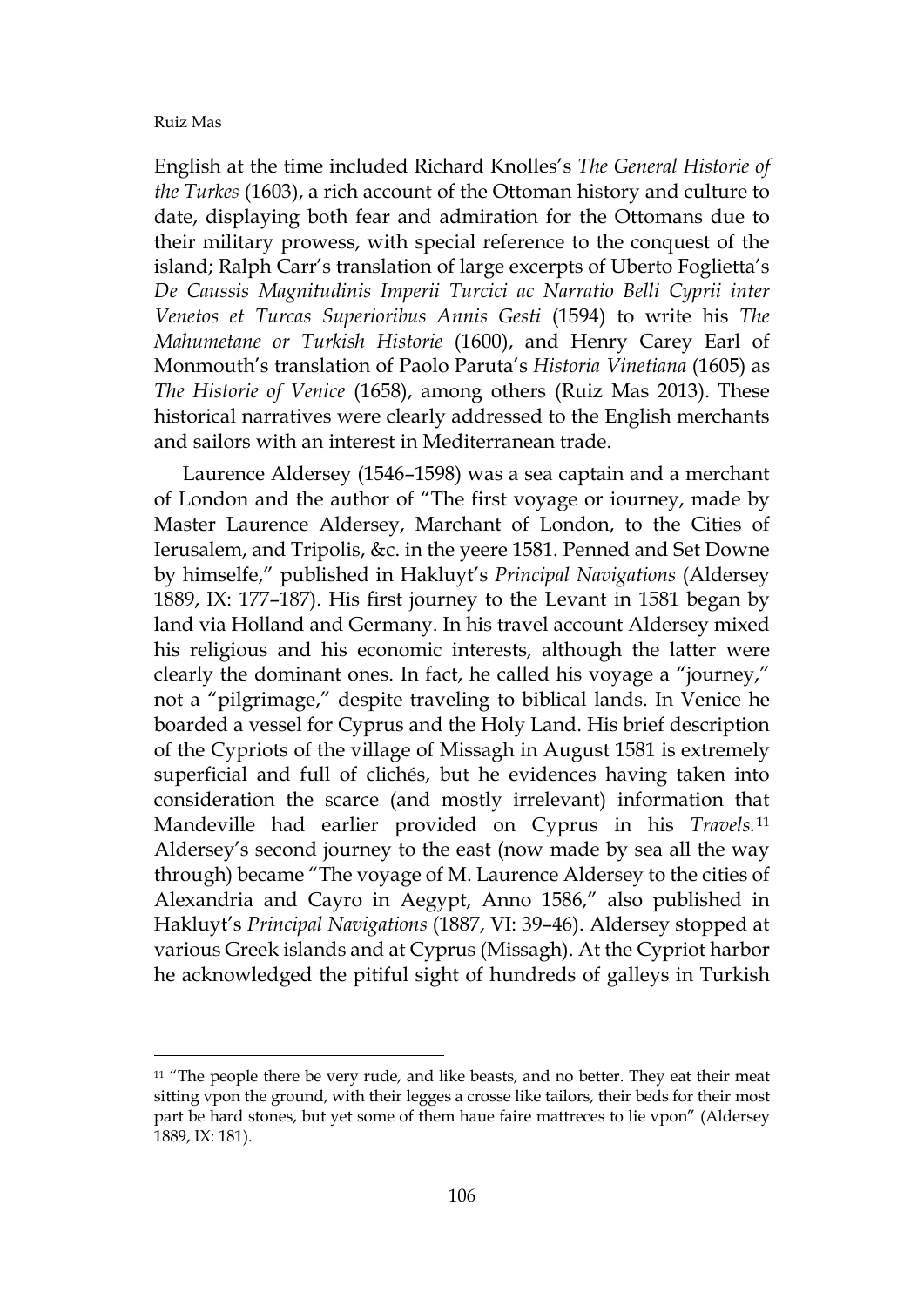

vessels and lamented their wretched state. This was bad publicity for the Ottomans.

In *The Travels of John Sanderson in the Levant 1584*–*1602*,[12](#page-14-0) Sanderson (1560–1627?), who was not particularly religious, was nevertheless wary of any "perylous" journey made to Cyprus for commercial reasons and overtly and undisguisedly recommended English merchants not to travel there, despite the acknowledged quality of the island's cotton: "And for the Cyprus woolle, you may buy it of som of the Colchester factors, thoughe you geve the more for it, for avoydinge forder trouble in that place" (Sanderson 1931, 130), he wrote. After leaving the Holy Land's shores, Sanderson was forced to spend several weeks at Larnaka [Larnaca] in February 1597 waiting for his ship to be loaded with salt for Venice. In his account Cyprus is portrayed as a place of potential danger (130).

George Sandys (1577–1644), the son of the Archbishop of York and the author of *Relation of a Iourney begun An. Dom.* 1610 (1615),<sup>[13](#page-14-1)</sup> spent some time in the early years of the seventeenth century in the area of the Ottoman Empire and was able to offer one of the most informative accounts on the Muslim world of the century. In his travel account he included a detailed summary of the tragic events of Famagusta and Nicosia as well as information on the miserable fate of the (Cypriot) Grecians who staged an ill-fated insurrection against the Infidels in 1607. Sandys does not make it at all clear that he landed in Cyprus, but he did compile with diligence what was known at the time about the former Venetian colony and he wrote somewhat nostalgically about the glorious past of its main city, "the regall City of Nicosia, circular in forme, and five miles in circumference: not yielding in beauty (before defaced by the Turke) unto the principall cities of Italy" (1621, 220). Although he focused on the brutal Ottoman conquest and occupation suffered by Cyprus's population, he could not (and in fact did not) deny its natural wealth and the much valued products the island boasted. Like other English writers (though slightly less enthusiastically than others), he insisted on the island's richness in oil, long-lasting wine, oranges, pomegranates, sugar cane, Oriental

<span id="page-14-0"></span><sup>12</sup> I have used Sir William Foster edition (Sanderson 1931).

<span id="page-14-1"></span><sup>13</sup> Sandys's work was reedited several times throughout the seventeenth century (Cobham 1986, 55), proof of the popularity and wide dissemination of its contents in early modern England. I quote from the second edition (Sandys 1621).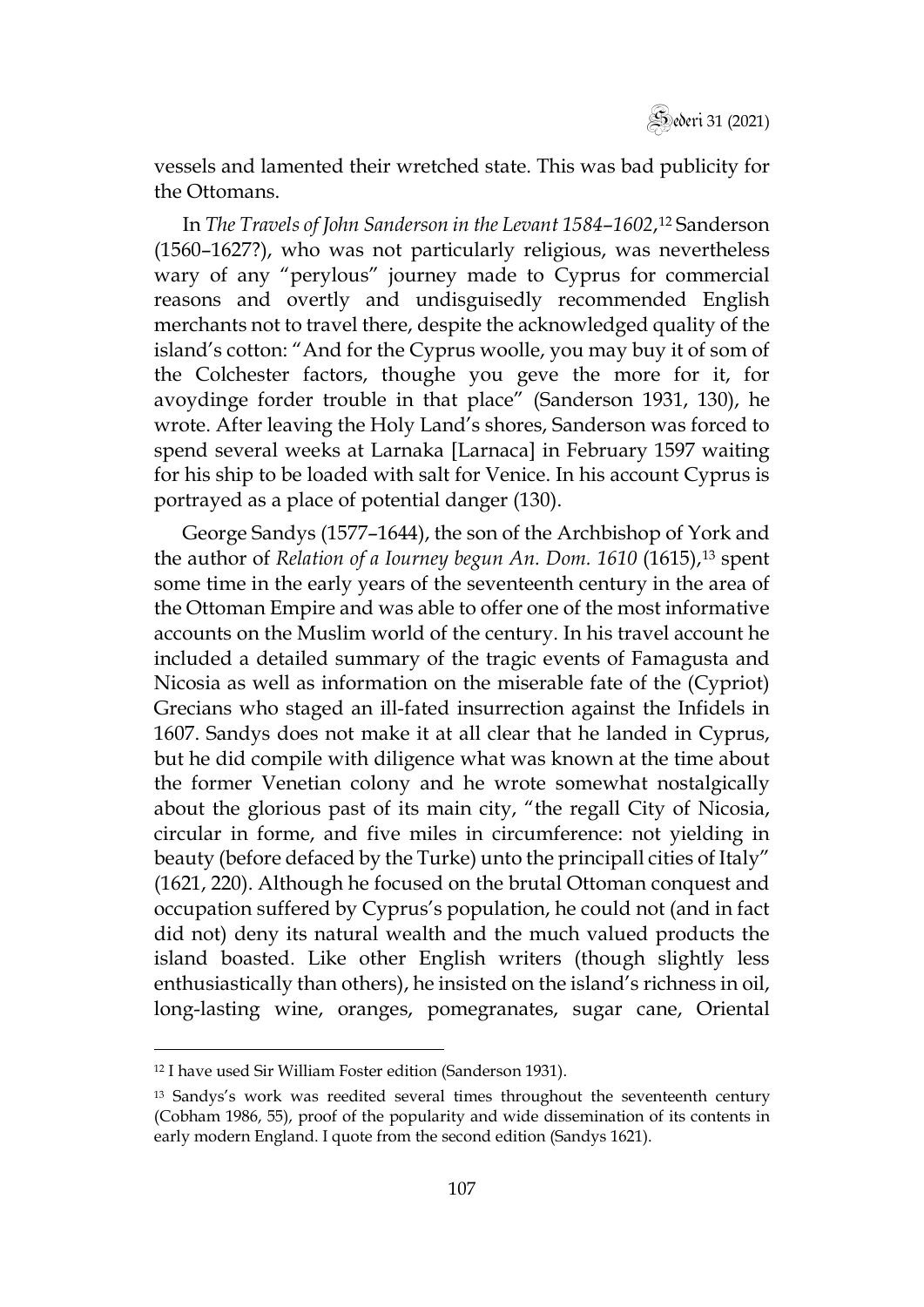cotton, wool, precious stones, "of inferior value," and "some small store of gold and silver" (1621, 208). However, the undeniable fertility of the soil did not stop Sandys from reminding his English readers about the island's excessively hot climate and unhealthy summers, its abundance of serpents and locusts and its serious want of water as well as its tradition of sinfulness. Sandys was especially keen on describing "the beastly lusts of the people [of Cyprus], who, to purchase portions for their daughters, accustomed to prostitute them on the shore unto strangers" (1621, 205).

In *Coryat's Crudities* (1611),<sup>[14](#page-15-0)</sup> the Englishman Thomas Coryat (ca. 1577–1617) criticized the fact that the "noble island" (Cyprus) had been rather unfortunate while in the hands of the "ignoble Venetian conquerors" before they were expelled by the Turks in 1571, not before their putting into practice their reputed cruelty on the besieged and wretched Cypriot cities, especially Famagusta, defended by "that valiant Venetian Gentleman Antonius Bragedinus […] being then flea'd alive" (Coryat 1905, 455).[15](#page-15-1)

William Lithgow's popular *A Most Delectable and Trve Discourse, of an admired and painefull peregrination from Scotland, to the most famous kingdoms in Europe, Asia and Affricke*, better known as *The Rare Adventures and Painful Peregrinations*, was published in numerous editions (1614, 1616, 1623, 1625, 1632, etc.) throughout the early seventeenth century.<sup>[16](#page-15-2)</sup> Lithgow (ca. 1585-ca. 1645), an orthodox Scottish Protestant, was not a conventional pilgrim, despite the title of his book, where the journeys are referred to as peregrinations perhaps to mock Catholics (Groves 2012, 700); still, he did visit Jerusalem and Santiago de Compostela. He seemed to have wished to guarantee himself a place in Heaven as a Protestant martyr as wherever he went, he got involved in religious trouble. In Cyprus he claimed to have been attacked by a gang of Turks and helped by a few passing Greek peasants who acted as Good Samaritans, otherwise he would have perished (Lithgow 1974, 111–112). His anti-Turkish/Muslim sentiment gradually increased during his (alleged)

<span id="page-15-0"></span><sup>14</sup> [London]: W[illiam] S[tansby], [1611]. References to Coryat's text are to the modern edition (Coryat 1905).

<span id="page-15-1"></span><sup>15</sup> On the 1571 siege and fall of Famagusta and Marc Antonio Bragadino's defense of the city and subsequent death at the hands of the Ottoman conquerors, see Ruiz Mas 2011.

<span id="page-15-2"></span><sup>&</sup>lt;sup>16</sup> Citations to Lithgow are from Phelps's edition (Lithgow 1974), based on the 1632 text.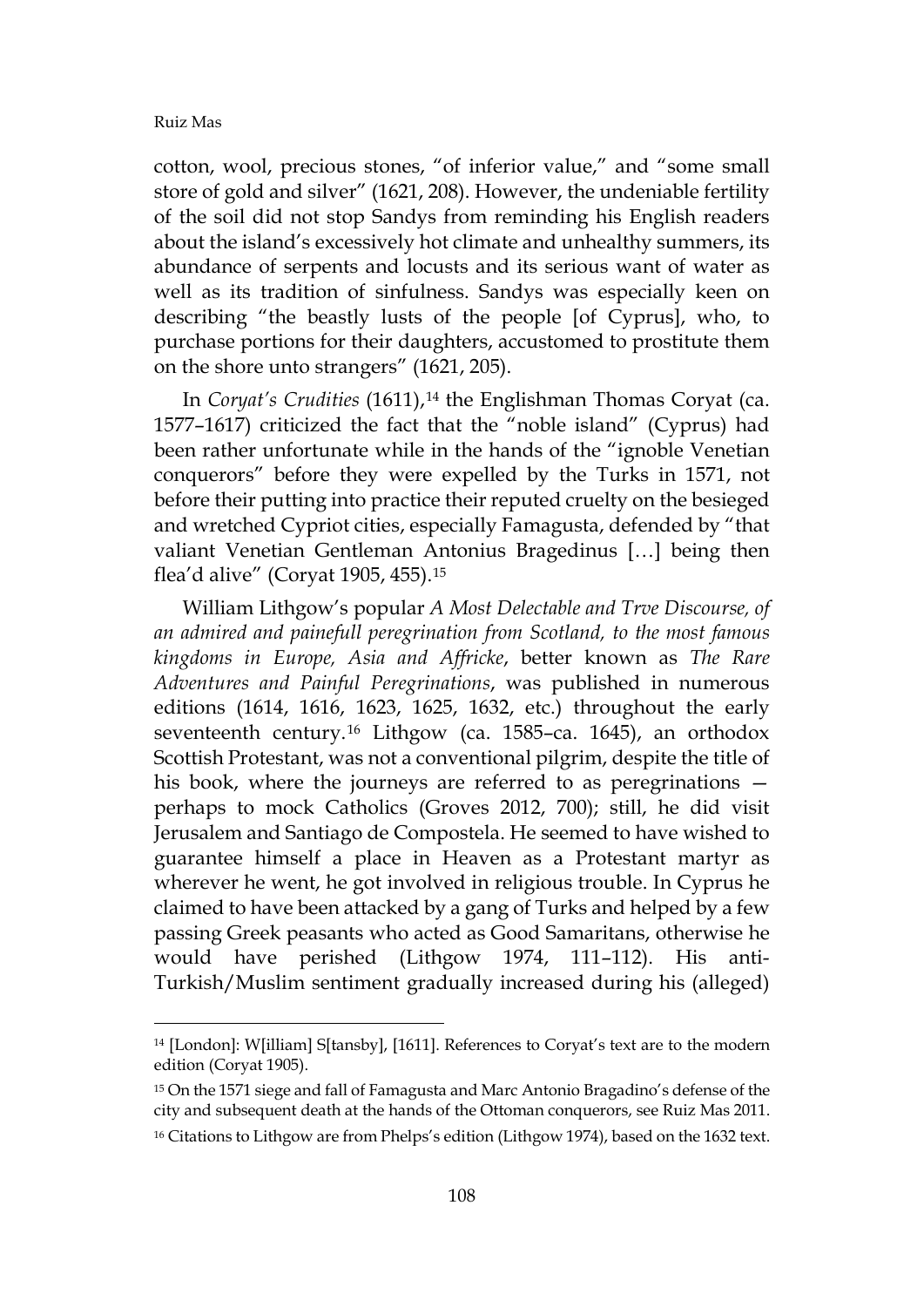

stay on the island, which contrasts with the kindness and the hospitality he always found among the local Greek (i.e., Christian) inhabitants (109).

Having arrived in Cyprus some time between 1609 and 1621, Lithgow visited Nicosia (he wrote nothing about it) and Famagusta, whose fortress, together with that of Rhodes, was one of the two "strongest holds in all the empire of the Great Turk" (Lithgow 1974, 109). Despite experiencing continuous thirst for the island's want of water, which he said was Cyprus's greatest imperfection (111), as well as intense heat, he openly regretted the loss of the island to the Turks, "the usurpers of God's Word and the world's greatest enemy," who had treacherously taken advantage of the peace existing with Venice to conquer it (110). Lithgow loudly expressed his wish that a Christian prince should attempt its recovery for Christendom, and did not doubt that this idea would be supported by its local population, so "unspeakable is the calamitie of that poor afflicted Christian people under the terrour of these infidels" (112). The reference to the recent unsuccessful Greek insurrections against their Ottoman rulers seems clear. This hypothetical valiant Christian prince would be guaranteed, he added, "an infinite treasure of worldly commodities" (111), a reference to Cyprus's well-known fame of wealth and fertility. Just as Sandys had done before, Lithgow described Cyprus's abundance of strong-flavored wine, its richness of fruit, "infinite canes of sugar," cotton, oil, honey, precious stones. But more emphasis is given now to its mining potential: gold, iron, excellent copper and asbestos (i.e., "the admirable stone amiante, whereof they make linen cloth that will not burn being cast into the fire") (111).

Lithgow did not only fail to disguise the discontent felt by the downtrodden Christians on the island; he also insisted on describing the cruel fate of all the Greeks who participated in the insurrection in Paphos against the Ottoman rule in 1607. The rebellion was "cut off by the bloody hands of the Turks," whom Lithgow described as "bloody oppressors" (1974, 112). His personal experience with the local Turks who robbed him and beat him does not say much good about his opinion of them, especially if he insisted by contrast on the hospitality and affectionate nature of the local Greeks, i.e., the Christians of Cyprus. He did not forget to remind his English readers of the greatest imperfections of the island: its "scarcity of water, and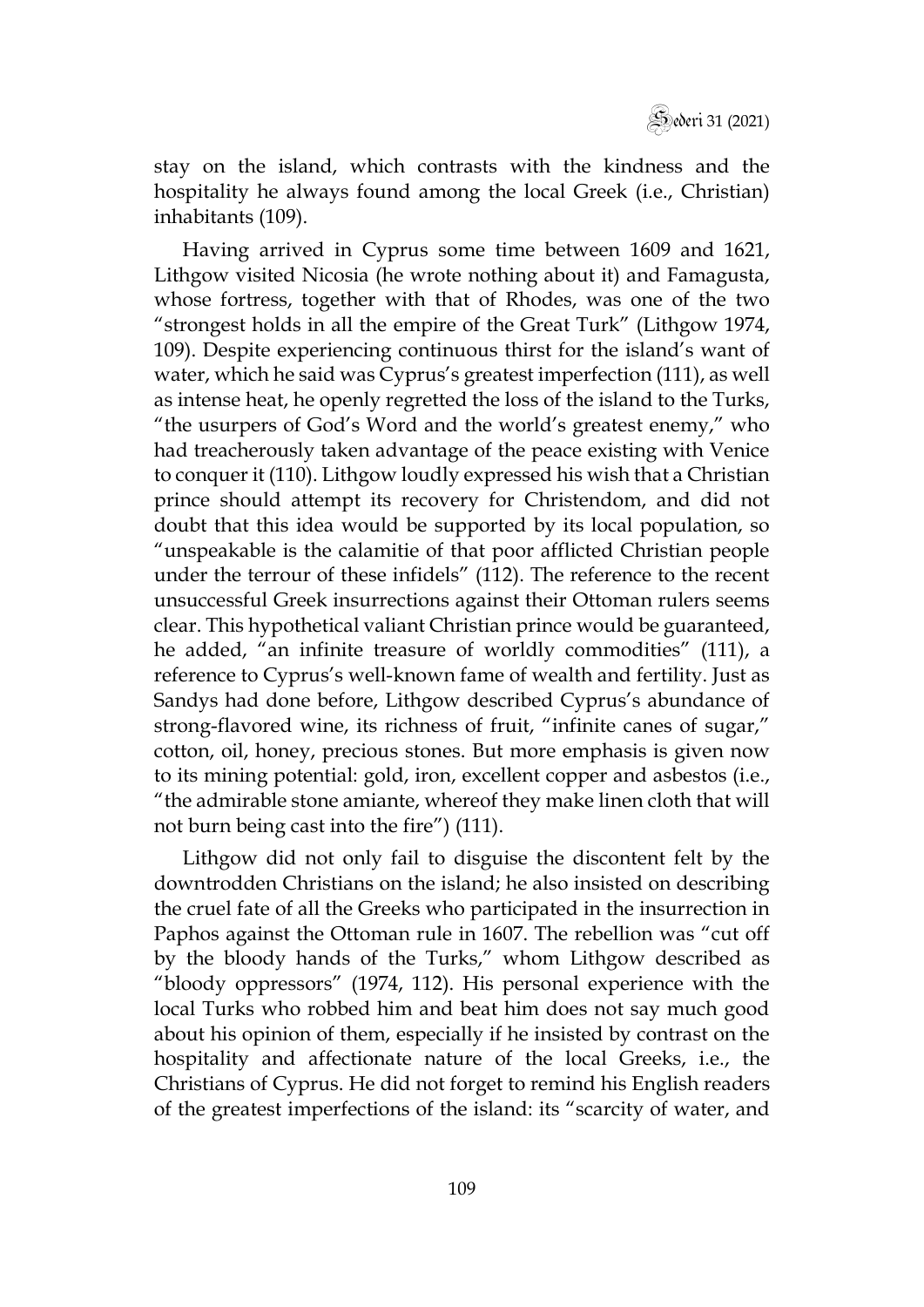too much plenty of scorching heat and fabulous grounds" (109). Cyprus was not presented by Lithgow as an appealing place to live.

Sir Paul Rycaut/Ricaut (1629–1700), a secretary of the English embassy in the Porte and consul of the Levant Company at Smyrna, left an account of his stay in Cyprus in *The Present State of the Greeks and Armenian Churches Anno Christi 1678* (1679), a travel book written at the personal command of King Charles II of England. Rycaut paid almost no attention to the famed fertility of the island: the oppression and violence of the Turks on the Cypriot population is the main subject matter of his book, especially as regards their treatment of the Christian churches and institutions: they had all been reduced to a minimum by the Ottoman administration (Rycaut 1679, 90). According to Rycaut, the local population also suffered the cruelty of the Turks: "after a rebellion they made against the Turk, anno 1580 and 1593, the greatest part of the inhabitants was either killed or exterminated" (91). He described his meeting with a monk of 119 years of age who recalled the taking of Cyprus in 1570–1571 by the Turks when he was about twelve years old. The monk vividly remembered that "the channels of his town ran with blood" (213), and "the cruel soldiers bloodily massacring all persons which met them in their fury" (213) and how "his mother defended him from violence" (213) by giving up her own life for him. It was then that the child decided to dedicate his life to serving God in a monastery (214). Rycaut's Ottoman Cyprus was once again far from appealing to any potential merchant, visitor or resident. Though it was true that Pafo [Paphos] remained a port of good fame and renown, "from whence is yearly shipped off a considerable quantity of cotton, silks and other merchandise" (94), he also added that "by the oppression and hard usage of the Turks and the covetousness of the officers, [the town] is reduced to poverty and want of people" (94).

There was more evidence of English Protestant merchantspilgrims still traveling to the Holy Sites in the second half of the seventeenth century, but the accounts of their voyages no longer included any information about Cyprus, as they now favored the presumably safer land routes to Palestine. In *Two Travels of Fourteen English Men to Jerusalem in the Year 1669* (1672), its editor, Nathaniel Crouch (ca. 1632–ca. 1725), made a compilation of various journeys to the Holy Land, none of which included Cyprus.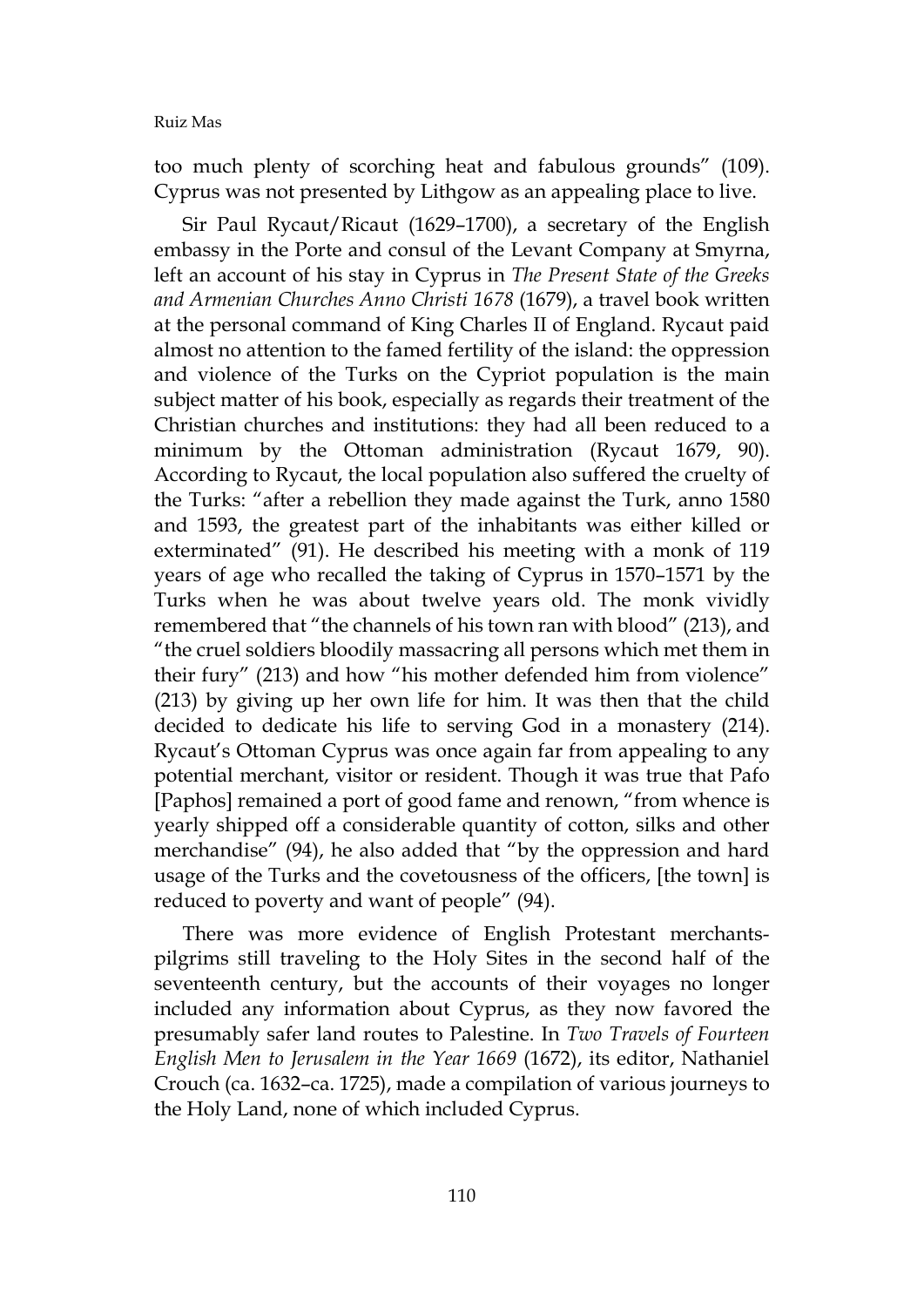

After reviewing the main early modern English travel accounts which included a stop or a visit in Cyprus I have attempted to analyze the different types of travelers who patronized pre-Ottoman and Ottoman Cyprus and the reason(s) why they did so. Initially English travelers in Cyprus showed spiritual/Protestant concerns and later were more concerned with the building of a commercial link with the island. As I have endeavored to prove, initially English travelers in the Lusignan and Venetian periods used the island as a last step in their pilgrimage routes to Jerusalem. After its conquest in 1571, Cyprus became an Ottoman province and was visited mostly by English travelers for commercial purposes, notwithstanding their relative distrust of the Turk. The reputation of wealth and fertility of the island made Cyprus the epitome of a land of plenty with an abundance of much-valued products, ranging from jewels, gems, salt, sugar, wine, cotton, minerals, fruit, etc. Cyprus was therefore praised in the English accounts of the time such as those of Moryson and Dallam for its trading potential for English merchants on the lookout for the construction of factories on Eastern Mediterranean shores. However, commercial interest in Ottoman Cyprus did not stop a number of English travel writers, who, presumably supported by the Monarchy and the Protestant ecclesiastical authorities, warned the English merchants and sailors who frequented the plentiful Cypriot markets of the risks of over-trusting the Eden-like prospects of the island in their anti-Turkish chronicles, accounts and narratives. English residents, merchants and adventurers in Cyprus were believed to be in permanent danger of falling into the temptation of remaining there for good, with the subsequent risk of "turning Turk," a policy that would often have improved the social and economic prospects of many an Englishman of the time within the Ottoman Empire. In order to discourage any potential English traders and indeed any travelers from falling into the trap of converting to Islam in bountiful Cyprus and therefore losing their souls for eternity, English historians, chroniclers and travel writers such as Carr, Purchas, Knolles, Monmouth, Sanderson, Sandys, Lithgow, Coryat and Rycaut included in their accounts abundant information on the brutal repression exercised upon Cypriot cities such as Famagusta and Nicosia by the Great Turk during the Wars of Cyprus, as well as on the violence exercised on the Christians who dared rebel against the Ottoman rule on the island.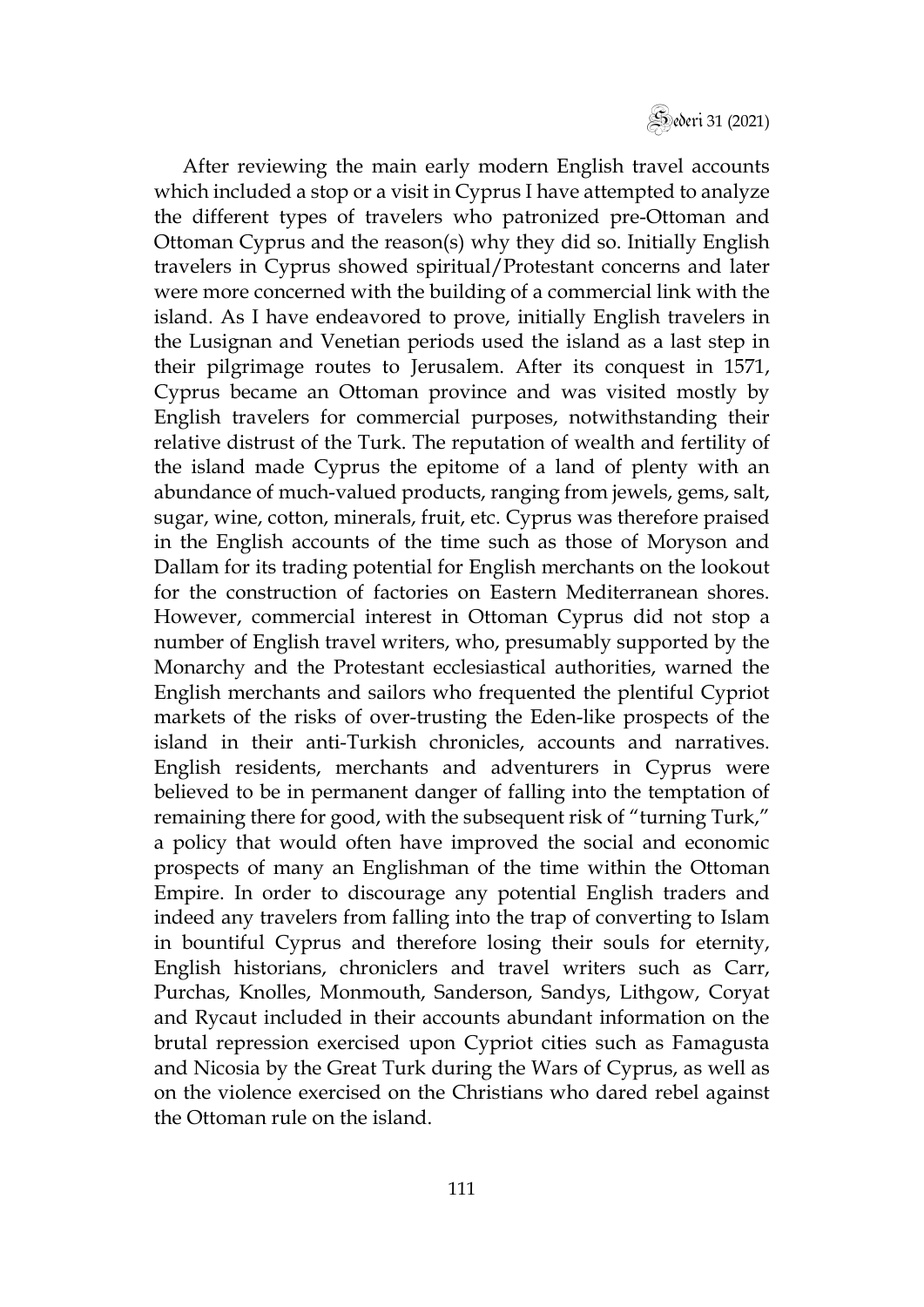## **References**

- Aldersey, Laurence. 1889. "The first voyage or iorney, made by Master Laurence Aldersey, Marchant of London, to the Cities of Ierusalem, and Tripolis, &c. in the yeere 1581. Penned and Set Downe by himself." In Richard Hakluyt, *Principal Navigations, Voyages, Traffiques, and Discoveries of the English Nation,* vol. IX, no. 2, 150–154. Edinburgh: E. and G. Goldsmid.
- Aune, M. G. 2005. "Early Modern European Travel Writing after Orientalism," *Journal of Early Modern Cultural Studies* 5, no. 2: 120–138.
- Bekkaoui, Khalid. 2018. "Piracy, Diplomacy, and Cultural Circulation in the Mediterranean." In *Piracy and Captivity in the Mediterranean 1550*–*1810*, edited by Mario Klarer, 186–198. Abingdon, Oxon: Routledge.
- Bennet, Josephine. 1954. *The Rediscovery of Sir John Mandeville*. New York: MLA.
- Bent, James Theodore, ed. (1893) 2010. *Early Voyages and Travels in the Levant. I. The Diary of Master Thomas Dallam 1599*–*1600. II. Extracts from the Diaries of Dr John Covel, 1670*–*1679. With some Account of the Levant Company of Turkey merchants*. London: Routledge.
- Burton, Jonathan. 2002. "English Anxiety and the Muslim Power of Conversion: Five Perspectives on 'Turning Turk' in Early Modern Texts." *Journal for Early Modern Cultural Studies* 2, no. 1: 35–67.
- Brotton, Jerry. 2016. *The Oriental Isle*. *Elizabethan England and the Islamic World*. London: Allen Lane.
- Carey, Daniel and Claire Jowitt, eds. 2012. *Richard Hakluyt and Travel Writing in Early Modern Europe.* Farnham and Burlington, VT: Ashgate.
- Cobham, Claude Delaval. (1908) 1986. *Excerpta Cypria. Materials for a History of Cyprus. With an Appendix on the Bibliography of Cyprus*. Cambridge: Cambridge University Press.
- Coryat, Thomas. (1611) 1905. *Coryat's crudities: hastily gobled up in five moneths travells in France, Savoy, Italy, Rhetia commonly called the Grisons country, Helvetia alias Switzerland, some parts of high Germany and the Netherlands.*  Glasgow: James MacLehose and Sons.
- Coureas, Nicholas and Andreas G. Orphanides. 2007. "Piracy in Cyprus and the Eastern Mediterranean during the Later Lusignan and Venetian Periods (15th–16th Centuries)," *Eπετηρίδα του Κέντρου Επιστηµονικών Ερευνών* XXXIII: 121–162.
- Foster, Tara. 2005. "Clemence of Barking: Reshaping the Legend of Saint Catherine of Alexandria," *Women's Writing* 12, no.1: 13–27.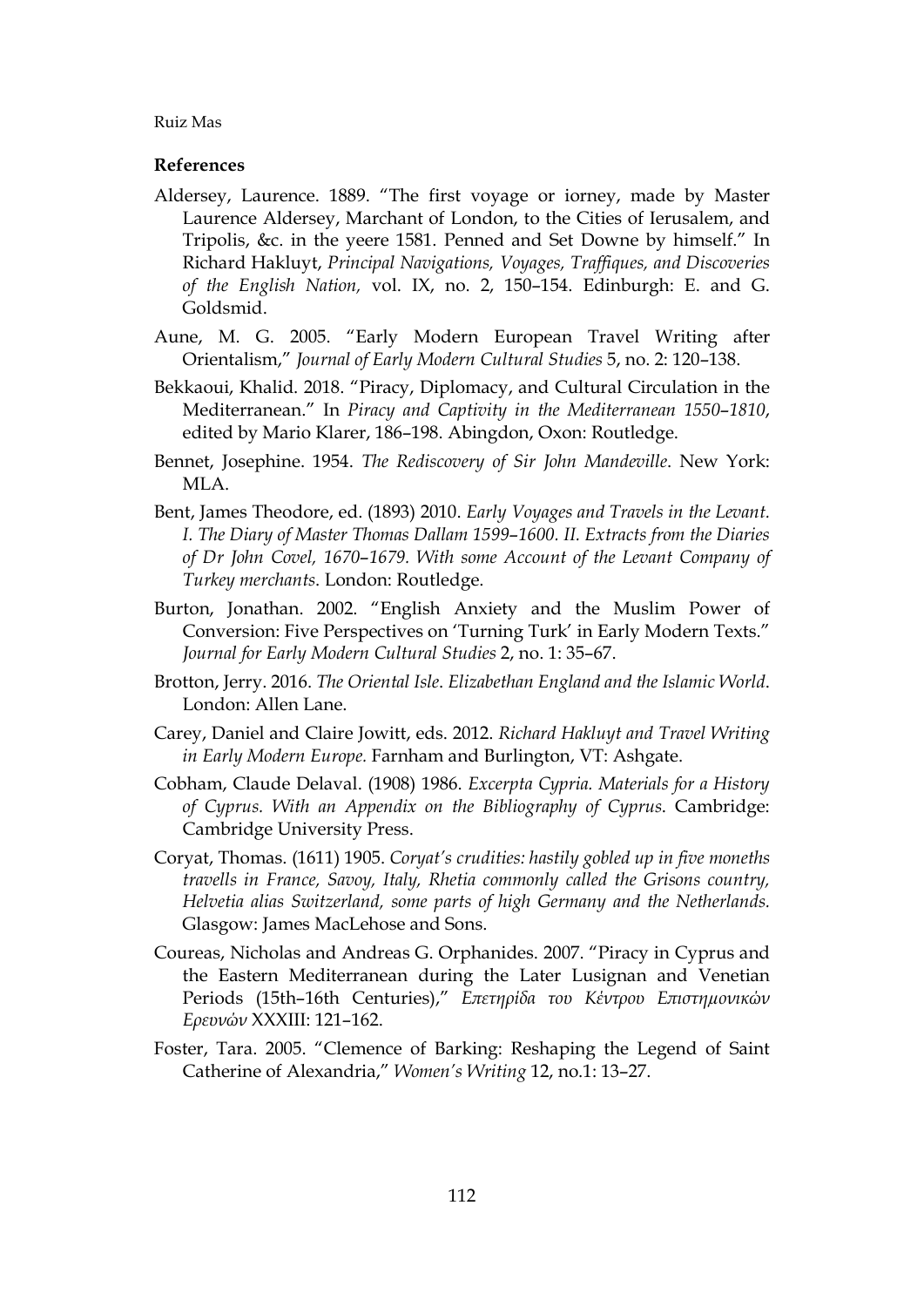- Groves, Beatrice. 2012. "'Those sanctified places where our Sauiours feete had trode': Jerusalem in Early Modern English Travel Narratives," *Sixteenth Century Journal* 43, no. 3: 681–700.
- Hakluyt, Richard. (1599) 1885–1890. *The Principal Navigations, Voyages, Traffiques, and Discoveries of the English Nation.* Edited by Edmund Goldsmid. 12 vols. Edinburgh: E. and G. Goldsmid.
- Harvey, P. D. A. 2012. *Medieval Maps of the Holy Land*. London: British Library.
- Jeffery, George. 1918. *A Description of the Historic Monuments of Cyprus*. *Studies in the Archæology and Architecture of the Island with Illustrations from Measured Drawings and Photographs*. Nicosia: William James Archer, Government Printing Office.
- Jennings, Ronald. 1992. *Christians and Muslims in Ottoman Cyprus and the Mediterranean World, 1571*–*1640.* New York: New York University Press.
- Kuehn, Julia and Paul Smethurst, eds. 2009. *Travel Writing, Form and Empire*. New York: Routledge.
- Lithgow, William. (1632) 1974. *The Rare Adventures and Painful Peregrinations of William Lithgow.* Edited by Gilbert Phelps. London: The Folio Society.
- Locke, John. 1889. "The Voyage of M. Iohn Locke to Jerusalem." In Richard Hakluyt, *The Principal Navigations, Voyages, Traffiques, and Discoveries of the English Nation,* vol. XI, no. 51, 102–110. Edinburgh: E. and G. Goldsmid.
- Matar, Nabil. 2000. *Turks, Moors and Englishmen in the Age of Discovery*. Columbia: Columbia University Press.
- McLean, Gerald and Nabil Matar. 2011. *Britain and the Islamic World 1558 1713*. Oxford: Oxford University Press.
- Moryson, Fynes. (1617) 1907–1908. *An Itinerary: Containing His Ten Years Travel Through the Twelve Dominions of Germany, Bohemia, Switzerland, Netherland, Denmark, Poland, Italy, Turkey, France, England, Scotland and Ireland*. Glasgow: J. MacLehose and Sons.
- Nesvet, Rebecca. 2006. "Martinengo's 'Grecians' and Shakespeare's Cyprus." In *Shakespeare and Montaigne Revisited, The Shakespeare International Yearbook*, edited by G. Bradshaw, T. Bishop and P. Holbrook, 280–310. London: Ashgate.
- Ruiz Mas, José. 2011. "The Image of the Great Turk after the Ottoman Conquest of Famagusta and Marc Antonio Bragadino's Martyrdom: From its Genesis in the Anti-Turkish Propaganda of Venetian Narratives and Chronicles to its Impact in English Literature." In *Strangers in Early Modern English Texts*, edited by Jesús López-Peláez, 171–190. Frankfurt am Main: Peter Lang.
- Ruiz Mas, José. 2013. "Another Brick in the Wall of the Turkish Black Legend: The Fall of Nicosia and its Impact in English Literature." In *The*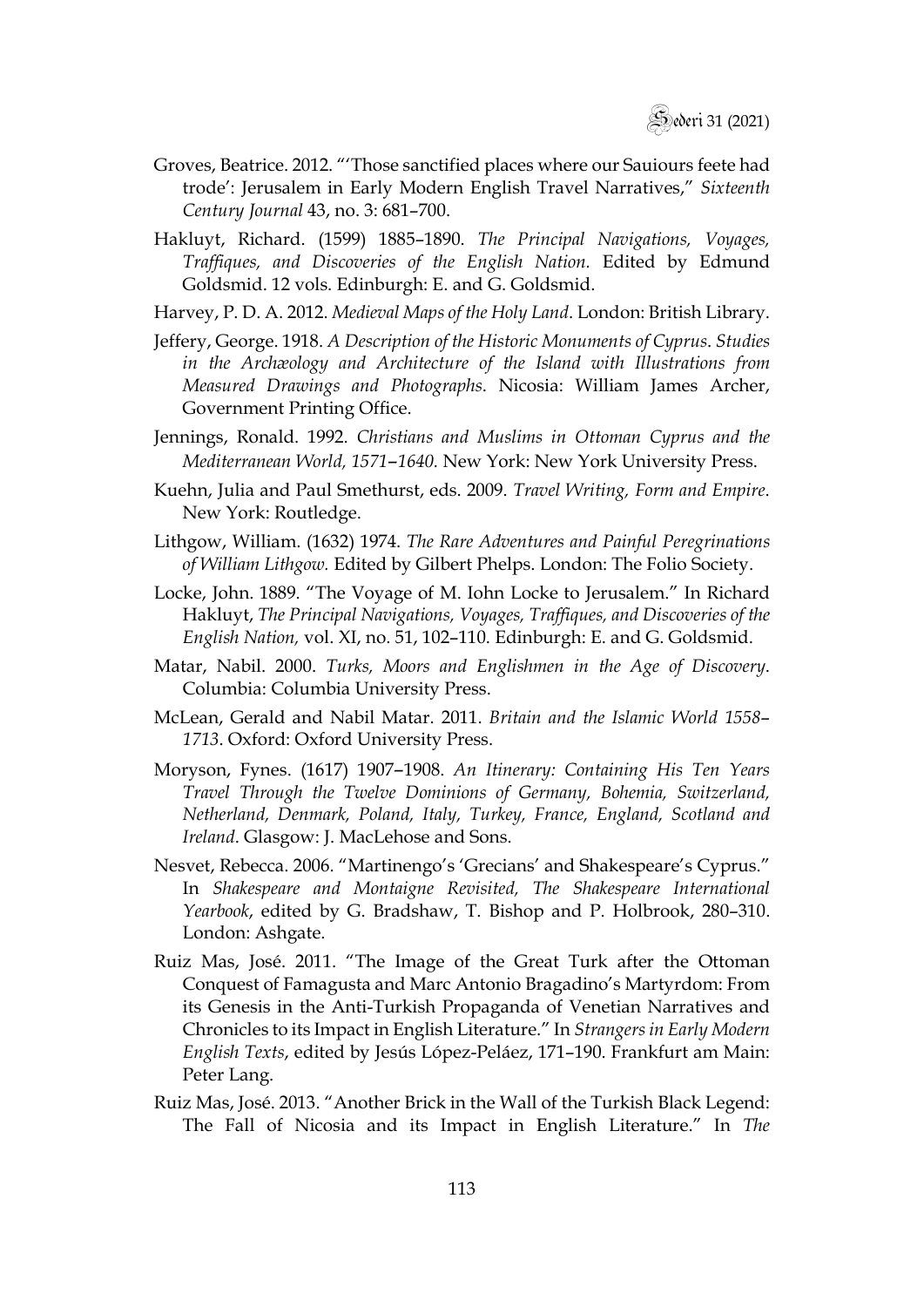*Construction of the Other in Early Modern Britain: Attraction, Rejection, Symbiosis*, edited by Rüdiger Ahrens, 189–204. Heidelberg: Universitätsverlag Winter GmbH Heidelberg.

- Rycaut, Paul. 1679. *The Present State of the Greeks and Armenian Churches Anno Christi 1678 Written at the Command of His Majesty by Paul Ricaut*. London: John Starkey.
- Sanderson, John. 1931. *The Travels of John Sanderson in the Levant, 1584*–*1602, with his Autobiography and Selections from his Correspondence*. Edited by Sir William Foster. London: Hakluyt Society.
- Sandys, George. (1615) 1621. *Relation of a Iourney begun An. Dom. 1610. Fovre Bookes. Containing a description of the Turkish Empire, of Ægypt, of the Holy Land, of the remote parts of Italy, and ilands adionyning*. 2nd edn. London: W. Barrett.
- Seymour, M. C. 1993. *Sir John Mandeville*. Aldershot: Variorum.
- Snoek, G. J. C. 1995. *Medieval Piety from Relics to the Eucharist: A Process of Mutual Interaction*. Leiden: Brill.
- Stanivukovic, Goran V., ed. 2007. *Remapping the Mediterranean World in Early Modern English Writings*. New York: Palgrave Macmillan.
- Suranyi, Anna. 2002. *The Genius of the English Nation: Travel Writing and National Identity in Early Modern English*. Newark: University of Delaware Press.
- Tyerman, C. 1985. "England and the Crusades." In *Crusade and Settlement. Papers read at the First Conference of the Society for the Study of the Crusades and the Latin East and presented to R. C. Smail*, edited by Peter W. Edbury, 147–149. Cardiff: University College Cardiff Press.
- Valente, Claire. 1995. "Simon de Monfort, Earl of Leicester, and the Utility of Sanctity in Thirteenth Century England," *Journal of Medieval History* 21, no.  $1: 27-49$ .
- Vitkus, Daniel J. 2001. "Trafficking with the Turk: English Travelers in the Ottoman Empire during the Early Seventeenth Century." In *Travel Knowledge: European "Discoveries" in the Early Modern Period*, edited by Ivo Kamps and Jyotsna G. Singh, 35–52. New York: Palgrave.
- Vitkus, Daniel and Nabil Matar, eds. 2001. *Piracy, Slavery, and Redemption: Barbary Captivity Narratives from Early Modern England*. New York: Columbia University Press.
- Walsham, Alexandra. 2010. "Footprints and Faith: Religion and the Landscape in Early Modern Britain and Ireland." In *God's Bounty. The Churches and the Natural World*, edited by Peter Clarke and Tony Claydon, 169–183. Woodbridge: Ecclesiastical History Society.